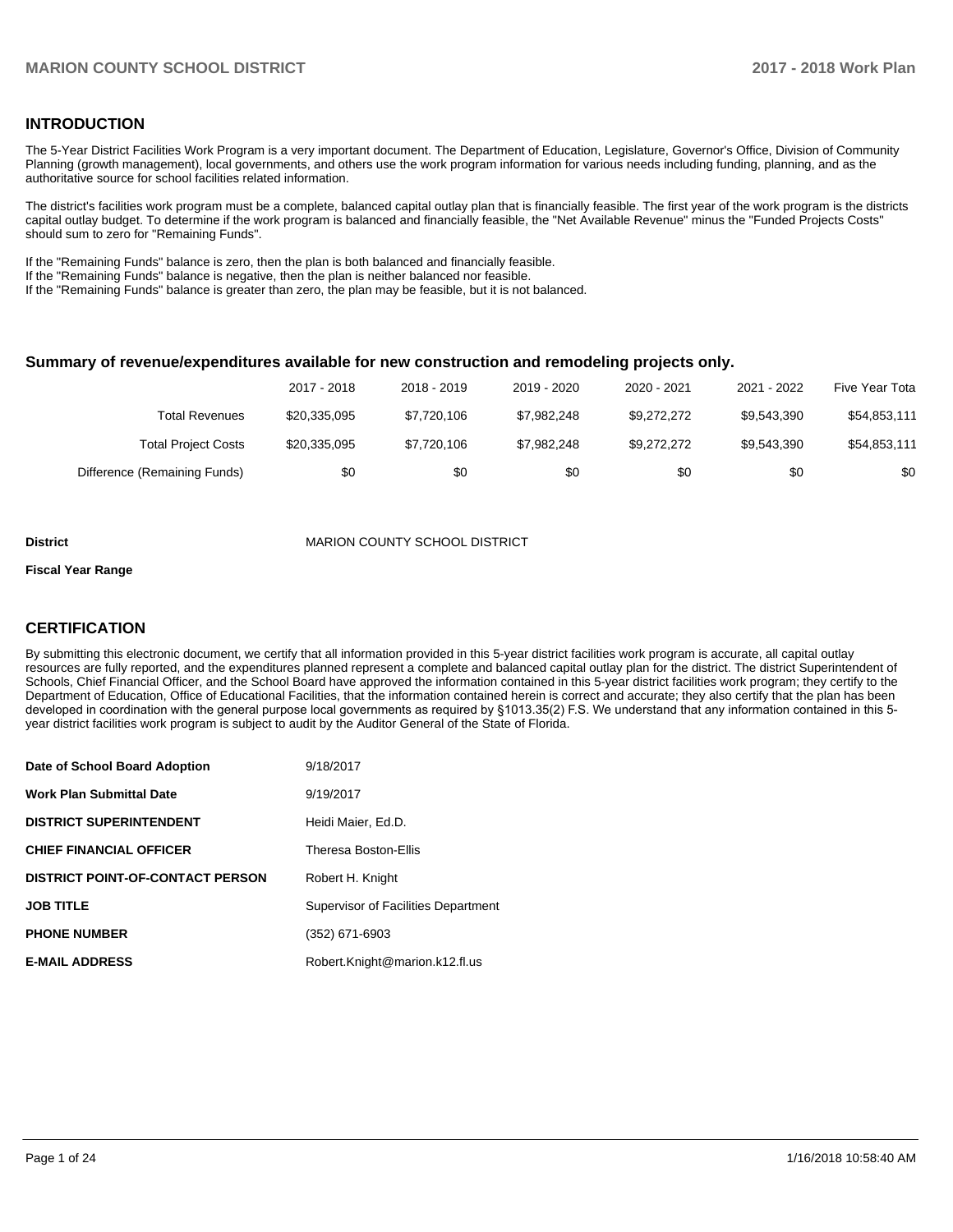# **Expenditures**

## **Expenditure for Maintenance, Repair and Renovation from 1.50-Mills and PECO**

Annually, prior to the adoption of the district school budget, each school board must prepare a tentative district facilities work program that includes a schedule of major repair and renovation projects necessary to maintain the educational and ancillary facilities of the district.

| Item                                          | 2017 - 2018<br><b>Actual Budget</b> | 2018 - 2019<br>Projected | 2019 - 2020<br>Projected | 2020 - 2021<br>Projected | 2021 - 2022<br>Projected | <b>Total</b> |
|-----------------------------------------------|-------------------------------------|--------------------------|--------------------------|--------------------------|--------------------------|--------------|
| <b>HVAC</b>                                   | \$0                                 | \$0                      | \$0                      | \$0                      | \$0                      | \$0          |
| Locations: No Locations for this expenditure. |                                     |                          |                          |                          |                          |              |
| Flooring                                      | \$0                                 | \$0                      | \$0                      | \$0                      | \$0                      | \$0          |
| Locations: No Locations for this expenditure. |                                     |                          |                          |                          |                          |              |
| Roofing                                       | \$0                                 | \$0                      | \$0                      | \$0                      | \$0                      | \$0          |
| Locations: No Locations for this expenditure. |                                     |                          |                          |                          |                          |              |
| Safety to Life                                | \$0                                 | \$0                      | \$0                      | \$0                      | \$0                      | \$0          |
| Locations: No Locations for this expenditure. |                                     |                          |                          |                          |                          |              |
| Fencing                                       | \$0                                 | \$0                      | \$0                      | \$0                      | \$0                      | \$0          |
| Locations: No Locations for this expenditure. |                                     |                          |                          |                          |                          |              |
| Parking                                       | \$0                                 | \$0                      | \$0                      | \$0                      | \$0                      | \$0          |
| Locations: No Locations for this expenditure. |                                     |                          |                          |                          |                          |              |
| Electrical                                    | \$0                                 | \$0                      | \$0                      | \$0                      | \$0                      | \$0          |
| Locations: No Locations for this expenditure. |                                     |                          |                          |                          |                          |              |
| Fire Alarm                                    | \$0                                 | \$0                      | \$0                      | \$0                      | \$0                      | \$0          |
| Locations: No Locations for this expenditure. |                                     |                          |                          |                          |                          |              |
| Telephone/Intercom System                     | \$0                                 | \$0                      | \$0                      | \$0                      | \$0                      | \$0          |
| Locations: No Locations for this expenditure. |                                     |                          |                          |                          |                          |              |
| <b>Closed Circuit Television</b>              | \$0                                 | \$0                      | \$0                      | \$0                      | \$0                      | \$0          |
| Locations: No Locations for this expenditure. |                                     |                          |                          |                          |                          |              |
| Paint                                         | \$0                                 | \$0                      | \$0                      | \$0                      | \$0                      | \$0          |
| Locations: No Locations for this expenditure. |                                     |                          |                          |                          |                          |              |
| Maintenance/Repair                            | \$0                                 | \$0                      | \$0                      | \$0                      | \$0                      | \$0          |
| Locations: No Locations for this expenditure. |                                     |                          |                          |                          |                          |              |
| Sub Total:                                    | \$0                                 | \$0                      | \$0                      | \$0                      | \$0                      | \$0          |
|                                               |                                     |                          |                          |                          |                          |              |

| IPFCO<br>Maintenance Expenditures<br>└─ | 474<br>$\sim$<br>৯৬৭<br>−. . | ሶስ<br>ּי שפ | $\sim$<br>w | $\sim$<br>υU | ΦO<br>ູບບ | $\rightarrow$<br>mo.<br>שם |
|-----------------------------------------|------------------------------|-------------|-------------|--------------|-----------|----------------------------|
| 1.50 Mill Sub Total:                    | ሶሳ                           | ሶስ          | $\sim$      | $\sim$       | $\sim$    | ሶስ                         |
|                                         | Ψ                            | י שפ        | υU          | ΦU           | ູບບ       | JU.                        |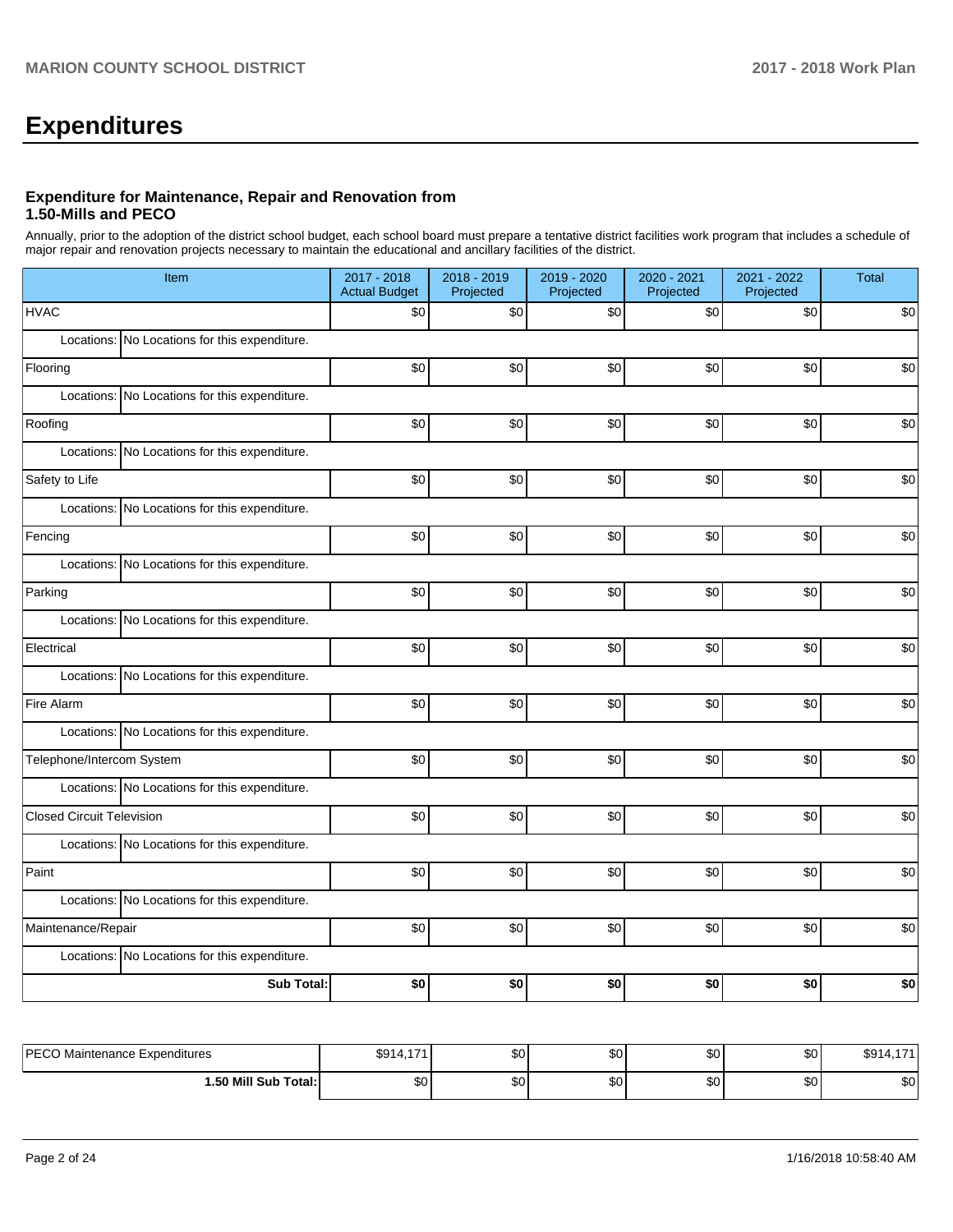| <b>Other Items</b>                        | 2017 - 2018<br><b>Actual Budget</b> | 2018 - 2019<br>Projected | 2019 - 2020<br>Projected | 2020 - 2021<br>Projected | 2021 - 2022<br>Projected | <b>Total</b> |
|-------------------------------------------|-------------------------------------|--------------------------|--------------------------|--------------------------|--------------------------|--------------|
| District-Wide Drop Ceilings               | \$10,000                            | \$0                      | \$0                      | \$0                      | \$0                      | \$10,000     |
| Locations SUPPORT SERVICES CENTER         |                                     |                          |                          |                          |                          |              |
| District - Wide Pressure Washing          | \$100,000                           | \$0                      | \$0                      | \$0                      | \$0                      | \$100,000    |
| Locations SUPPORT SERVICES CENTER         |                                     |                          |                          |                          |                          |              |
| District - Wide Door/Hardware Replacement | \$35,000                            | \$0                      | \$0                      | \$0                      | \$0                      | \$35,000     |
| Locations SUPPORT SERVICES CENTER         |                                     |                          |                          |                          |                          |              |
| District - Wide Flooring Replacement      | \$238,078                           | \$0                      | \$0                      | \$0                      | \$0                      | \$238,078    |
| Locations SUPPORT SERVICES CENTER         |                                     |                          |                          |                          |                          |              |
| District - Wide Portable Repairs          | \$18,774                            | \$0                      | \$0                      | \$0                      | \$0                      | \$18,774     |
| Locations SUPPORT SERVICES CENTER         |                                     |                          |                          |                          |                          |              |
| District - Wide Safety-to-Life            | \$150,000                           | \$0                      | \$0                      | \$0                      | \$0                      | \$150,000    |
| Locations SUPPORT SERVICES CENTER         |                                     |                          |                          |                          |                          |              |
| District - Wide ADA Compliance            | \$30,000                            | \$0                      | \$0                      | \$0                      | \$0                      | \$30,000     |
| Locations SUPPORT SERVICES CENTER         |                                     |                          |                          |                          |                          |              |
| District - Wide Painting                  | \$50,000                            | \$0                      | \$0                      | \$0                      | \$0                      | \$50,000     |
| Locations SUPPORT SERVICES CENTER         |                                     |                          |                          |                          |                          |              |
| District - Wide Gutter Replacement        | \$20,000                            | \$0                      | \$0                      | \$0                      | \$0                      | \$20,000     |
| Locations SUPPORT SERVICES CENTER         |                                     |                          |                          |                          |                          |              |
| <b>HVAC Upgrades</b>                      | \$20,797                            | \$0                      | \$0                      | \$0                      | \$0                      | \$20,797     |
| Locations SUPPORT SERVICES CENTER         |                                     |                          |                          |                          |                          |              |
| <b>Storage Facilities</b>                 | \$241,522                           | \$0                      | \$0                      | \$0                      | \$0                      | \$241,522    |
| Locations SUPPORT SERVICES CENTER         |                                     |                          |                          |                          |                          |              |
| Total:                                    | \$914,171                           | \$0                      | \$0                      | \$0                      | \$0                      | \$914,171    |

# **Local 1.50 Mill Expenditure For Maintenance, Repair and Renovation**

Anticipated expenditures expected from local funding sources over the years covered by the current work plan.

| Item                                      | $2017 - 2018$<br><b>Actual Budget</b> | $2018 - 2019$<br>Projected | 2019 - 2020<br>Projected | 2020 - 2021<br>Projected | 2021 - 2022<br>Projected | <b>Total</b> |
|-------------------------------------------|---------------------------------------|----------------------------|--------------------------|--------------------------|--------------------------|--------------|
| Remaining Maint and Repair from 1.5 Mills | \$0                                   | \$0                        | \$0                      | \$0                      | \$0                      | \$0          |
| Maintenance/Repair Salaries               | \$0                                   | \$0                        | \$0                      | \$0                      | \$0                      | \$0          |
| School Bus Purchases                      | \$1,500,750                           | \$1,500,000                | \$1,500,000              | \$1,500,000              | \$1,500,000              | \$7,500,750  |
| <b>Other Vehicle Purchases</b>            | \$0                                   | \$0                        | \$0                      | \$0                      | \$0                      | \$0          |
| Capital Outlay Equipment                  | <b>\$0</b>                            | \$0                        | \$0                      | \$0                      | \$0                      | \$0          |
| Rent/Lease Payments                       | \$0                                   | \$0                        | \$0                      | \$0                      | \$0                      | \$0          |
| <b>COP Debt Service</b>                   | \$15,040,115                          | \$12,759,042               | \$12,762,448             | \$11,740,626             | \$11,740,394             | \$64,042,625 |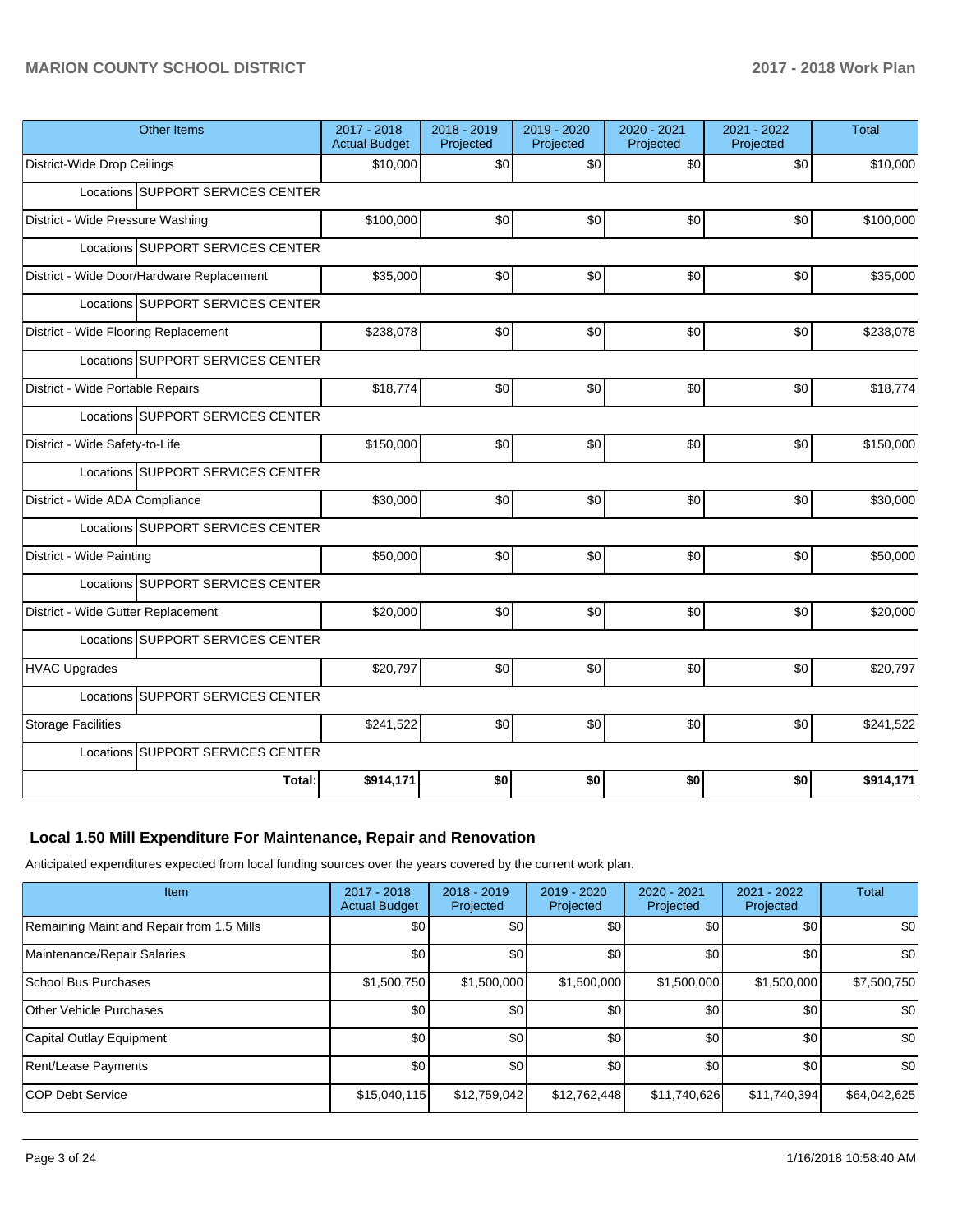| Rent/Lease Relocatables                                      | \$0          | \$0          | \$0          | \$0          | \$0          | \$0           |
|--------------------------------------------------------------|--------------|--------------|--------------|--------------|--------------|---------------|
| <b>Environmental Problems</b>                                | \$0          | \$0          | \$0          | \$0          | \$0          | \$0           |
| s.1011.14 Debt Service                                       | \$0          | \$0          | \$0          | \$0          | \$0          | \$0           |
| Special Facilities Construction Account                      | \$0          | \$0          | \$0          | \$0          | \$0          | \$0           |
| Premiums for Property Casualty Insurance - 1011.71<br>(4a,b) | \$1,094,778  | \$1,163,460  | \$1,163,460  | \$1,163,460  | \$1,163,460  | \$5,748,618   |
| Qualified School Construction Bonds (QSCB)                   | \$0          | \$0          | \$0          | \$0          | \$0          | \$0           |
| Qualified Zone Academy Bonds (QZAB)                          | \$0          | \$0          | \$0          | \$0          | \$0          | \$0           |
| <b>Other Vehicle Purchases</b>                               | \$364,018    | \$0          | \$0          | \$0          | \$0          | \$364,018     |
| Minor Maintenance/Repair                                     | \$4,500,000  | \$4,500,000  | \$4,500,000  | \$4,500,000  | \$4,500,000  | \$22,500,000  |
| <b>Previous Year Vehicles</b>                                | \$54,063     | \$0          | \$0          | \$0          | \$0          | \$54,063      |
| Charter School Millege expenses                              | \$25,000     | \$0          | \$0          | \$0          | \$0          | \$25,000      |
| <b>Local Expenditure Totals:</b>                             | \$22,578,724 | \$19,922,502 | \$19,925,908 | \$18,904,086 | \$18,903,854 | \$100,235,074 |

# **Revenue**

# **1.50 Mill Revenue Source**

Schedule of Estimated Capital Outlay Revenue from each currently approved source which is estimated to be available for expenditures on the projects included in the tentative district facilities work program. All amounts are NET after considering carryover balances, interest earned, new COP's, 1011.14 and 1011.15 loans, etc. Districts cannot use 1.5-Mill funds for salaries except for those explicitly associated with maintenance/repair projects. (1011.71 (5), F.S.)

| <b>Item</b>                                                                         | Fund | $2017 - 2018$<br><b>Actual Value</b> | $2018 - 2019$<br>Projected | $2019 - 2020$<br>Projected | $2020 - 2021$<br>Projected | 2021 - 2022<br>Projected | Total            |
|-------------------------------------------------------------------------------------|------|--------------------------------------|----------------------------|----------------------------|----------------------------|--------------------------|------------------|
| (1) Non-exempt property<br>lassessed valuation                                      |      | \$18,258,221,824                     | \$18,440,803,989           | \$18,625,211,626           | \$18,811,463,708           | \$18,999,578,984         | \$93,135,280,131 |
| $(2)$ The Millege projected for<br>discretionary capital outlay per<br>ls.1011.71   |      | 1.50                                 | 1.50                       | 1.50                       | 1.50                       | 1.50                     |                  |
| $(3)$ Full value of the 1.50-Mill<br>discretionary capital outlay per<br>ls.1011.71 |      | \$30,673,813                         | \$30,980,551               | \$31,290,356               | \$31,603,259               | \$31,919,293             | \$156,467,272    |
| $(4)$ Value of the portion of the 1.50<br>-Mill ACTUALLY levied                     | 370  | \$26,291,839                         | \$26,554,758               | \$26,820,305               | \$27,088,508               | \$27,359,394             | \$134,114,804    |
| $(5)$ Difference of lines $(3)$ and $(4)$                                           |      | \$4,381,974                          | \$4,425,793                | \$4,470,051                | \$4,514,751                | \$4,559,899              | \$22,352,468     |

### **PECO Revenue Source**

The figure in the row designated "PECO Maintenance" will be subtracted from funds available for new construction because PECO maintenance dollars cannot be used for new construction.

| <b>Item</b>                          | Fund | 2017 - 2018<br><b>Actual Budget</b> | $2018 - 2019$<br>Projected | $2019 - 2020$<br>Projected | 2020 - 2021<br>Projected | 2021 - 2022<br>Projected | Total     |
|--------------------------------------|------|-------------------------------------|----------------------------|----------------------------|--------------------------|--------------------------|-----------|
| <b>PECO New Construction</b>         | 340  | \$0 <sub>1</sub>                    | \$0                        | \$0                        | \$0 <sub>1</sub>         | \$0 <sub>1</sub>         | \$0       |
| <b>PECO Maintenance Expenditures</b> |      | \$914.171                           | \$0                        | \$0                        | \$0 <sub>1</sub>         | \$0 <sub>1</sub>         | \$914,171 |
|                                      |      | \$914.171                           | \$0                        | \$0                        | \$0                      | \$0                      | \$914.171 |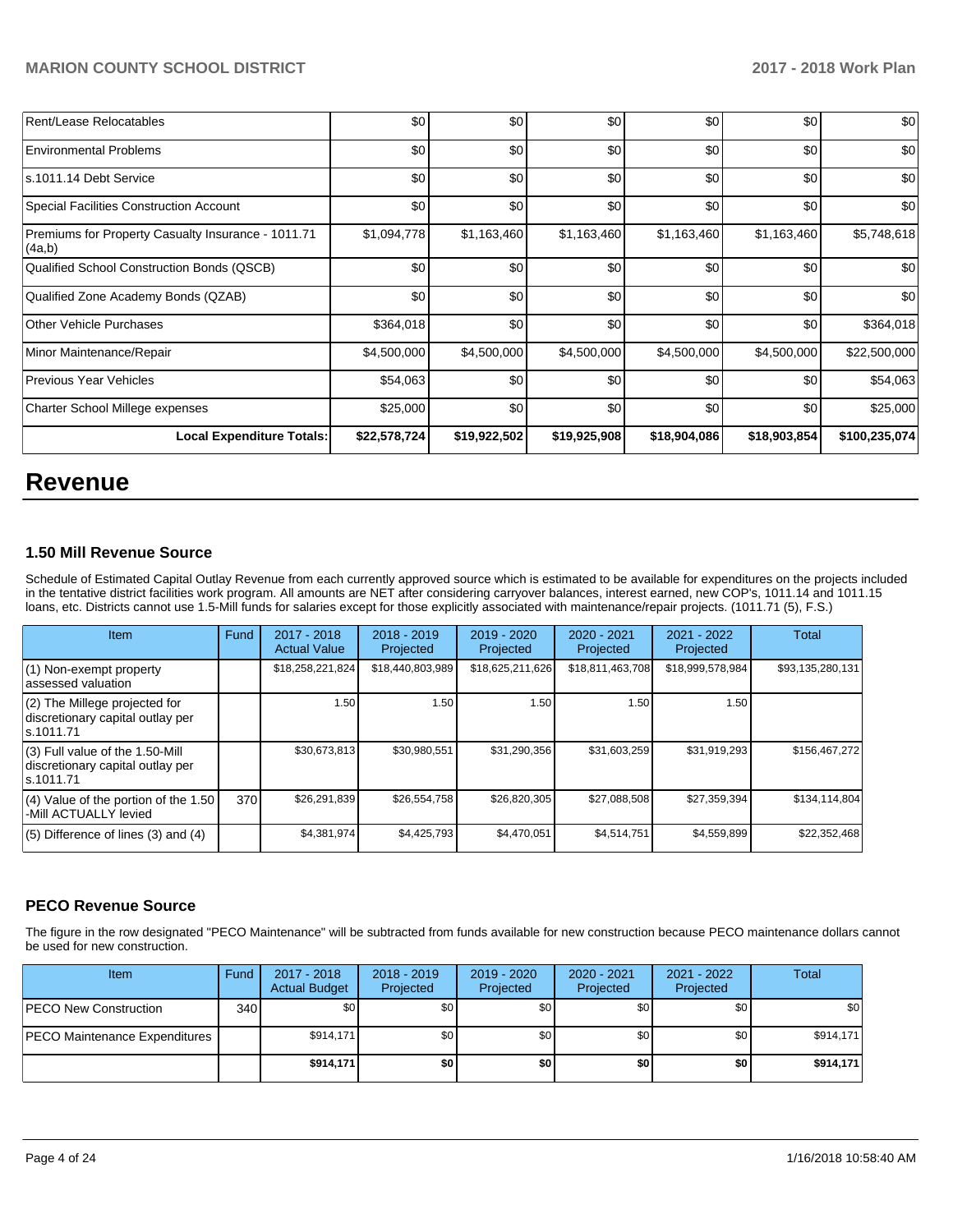# **CO & DS Revenue Source**

Revenue from Capital Outlay and Debt Service funds.

| Item                                      | Fund  | $2017 - 2018$<br><b>Actual Budget</b> | $2018 - 2019$<br>Projected | 2019 - 2020<br>Projected | $2020 - 2021$<br>Projected | $2021 - 2022$<br>Projected | Total       |
|-------------------------------------------|-------|---------------------------------------|----------------------------|--------------------------|----------------------------|----------------------------|-------------|
| ICO & DS Cash Flow-through<br>Distributed | 360 l | \$1,136,373                           | \$1,136,373                | \$1,136,373              | \$1,136,373                | \$1,136,373                | \$5,681,865 |
| ICO & DS Interest on<br>Undistributed CO  | 360 l | \$14.503                              | \$14,503                   | \$14.503                 | \$14.503                   | \$14,503                   | \$72,515    |
|                                           |       | \$1,150,876                           | \$1,150,876                | \$1,150,876              | \$1,150,876                | \$1,150,876                | \$5,754,380 |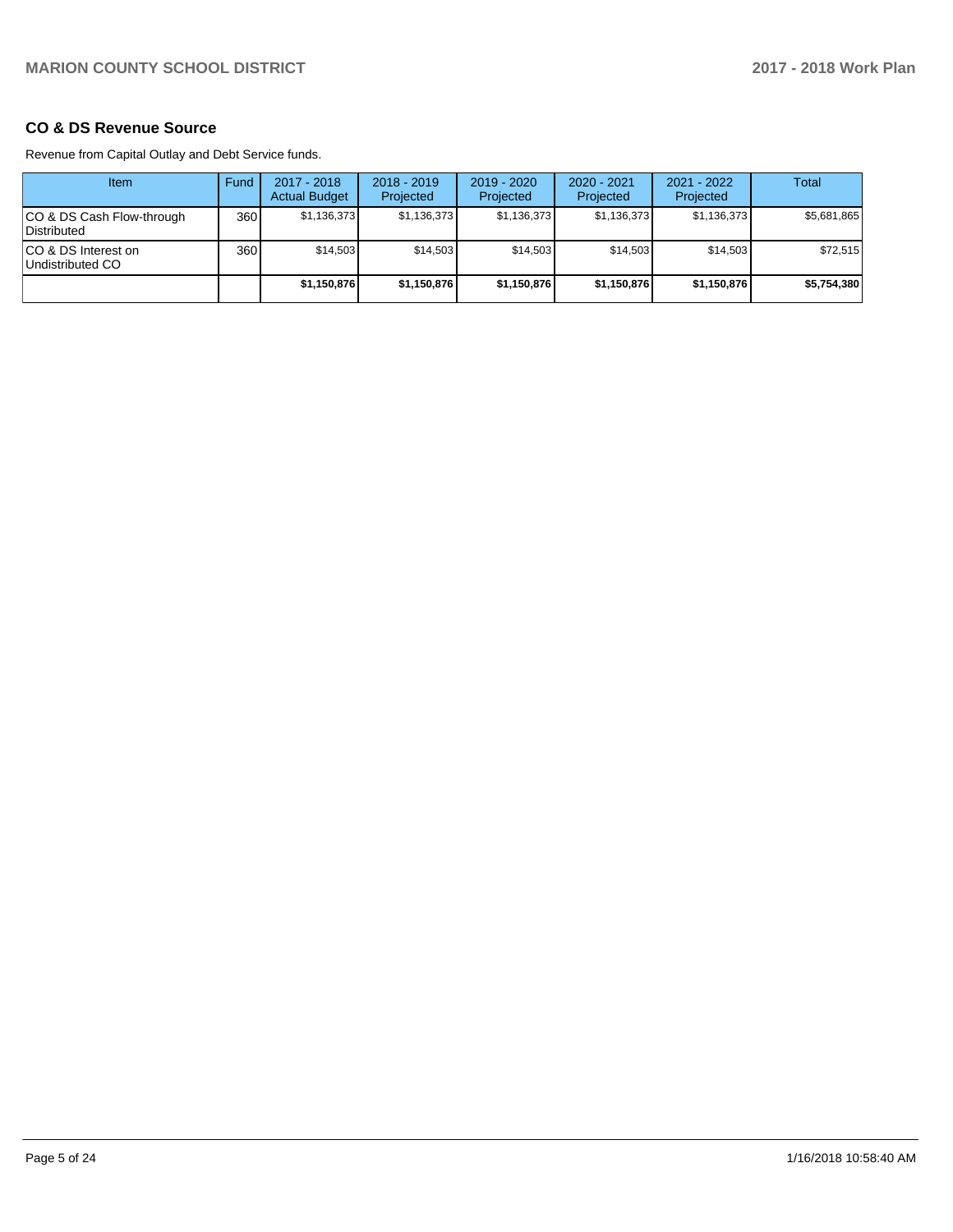### **Fair Share Revenue Source**

Nothing reported for this section. All legally binding commitments for proportionate fair-share mitigation for impacts on public school facilities must be included in the 5-year district work program.

### **Sales Surtax Referendum**

Specific information about any referendum for a 1-cent or 1/2-cent surtax referendum during the previous year.

**Did the school district hold a surtax referendum during the past fiscal year 2016 - 2017?**

No

### **Additional Revenue Source**

Any additional revenue sources

| Item                                                                                | $2017 - 2018$<br><b>Actual Value</b> | 2018 - 2019<br>Projected | 2019 - 2020<br>Projected | 2020 - 2021<br>Projected | 2021 - 2022<br>Projected | <b>Total</b> |
|-------------------------------------------------------------------------------------|--------------------------------------|--------------------------|--------------------------|--------------------------|--------------------------|--------------|
| Proceeds from Voted Capital<br>Improvements millage                                 | \$0                                  | \$0                      | \$0                      | \$0                      | \$0                      | \$0          |
| Other Revenue for Other Capital Projects                                            | \$0                                  | \$0                      | \$0                      | \$0                      | \$0                      | \$0          |
| Proceeds from 1/2 cent sales surtax<br>authorized by school board                   | \$0                                  | \$0                      | \$0                      | \$0                      | \$0                      | \$0          |
| Proceeds from local governmental<br>infrastructure sales surtax                     | \$0                                  | \$0                      | \$0                      | \$0                      | \$0                      | \$0          |
| Proceeds from Certificates of<br>Participation (COP's) Sale                         | \$0                                  | \$0                      | \$0                      | \$0                      | \$0                      | \$0          |
| Classrooms First Bond proceeds amount<br>authorized in FY 1997-98                   | \$0                                  | \$0                      | \$0                      | \$0                      | \$0                      | \$0          |
| <b>Classrooms for Kids</b>                                                          | \$0                                  | \$0                      | \$0                      | \$0                      | \$0                      | \$0          |
| <b>District Equity Recognition</b>                                                  | \$0                                  | \$0                      | \$0                      | \$0                      | \$0                      | \$0          |
| <b>Federal Grants</b>                                                               | \$0                                  | \$0                      | \$0                      | \$0                      | \$0                      | \$0          |
| Proportionate share mitigation (actual<br>cash revenue only, not in kind donations) | \$0                                  | \$0                      | \$0                      | \$0                      | \$0                      | \$0          |
| Impact fees received                                                                | \$0                                  | \$0                      | \$0                      | \$0                      | \$0                      | \$0          |
| Private donations                                                                   | \$0                                  | \$0                      | \$0                      | \$0                      | \$0                      | \$0          |
| Grants from local governments or not-for-<br>profit organizations                   | \$0                                  | \$0                      | \$0                      | \$0                      | \$0                      | \$0          |
| Interest, Including Profit On Investment                                            | \$0                                  | \$0                      | \$0                      | \$0                      | \$0                      | \$0          |
| Revenue from Bonds pledging proceeds<br>from 1 cent or 1/2 cent Sales Surtax        | \$0                                  | \$0                      | \$0                      | \$0                      | \$0                      | \$0          |
| <b>Total Fund Balance Carried Forward</b>                                           | \$21,308,000                         | \$63,026                 | \$63,025                 | \$63,026                 | \$63,026                 | \$21,560,103 |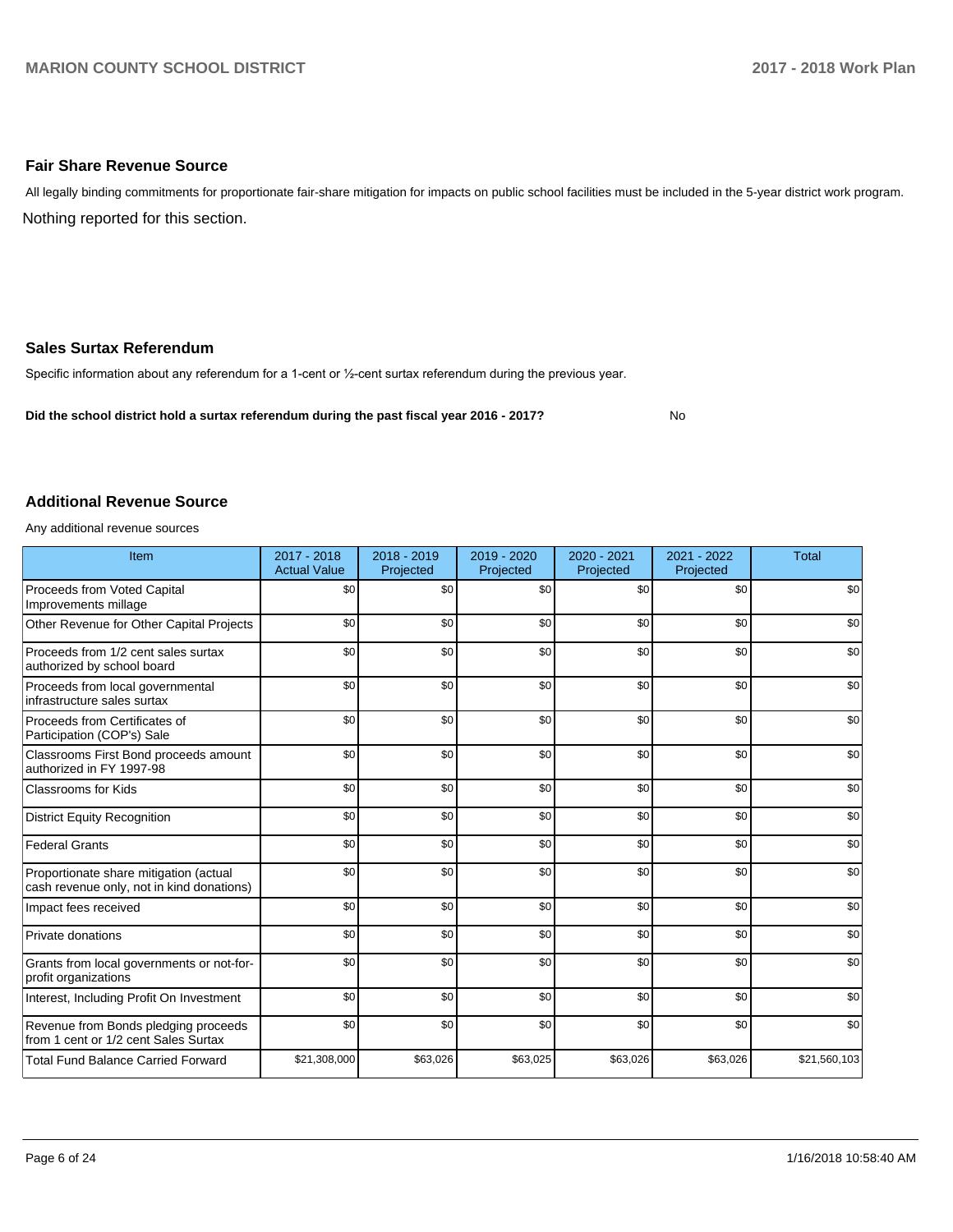| General Capital Outlay Obligated Fund<br>Balance Carried Forward From Total<br>Fund Balance Carried Forward | (\$5,836,896)    | (\$126,052) | (\$126,050) | (\$126,052) | (\$126,052) | $(\$6,341,102)$ |
|-------------------------------------------------------------------------------------------------------------|------------------|-------------|-------------|-------------|-------------|-----------------|
| Special Facilities Construction Account                                                                     | \$0              | \$0         | \$0         | \$0         | \$0         | \$0             |
| One Cent - 1/2 Cent Sales Surtax Debt<br>Service From Total Fund Balance Carried<br><b>Forward</b>          | \$0 <sub>1</sub> | \$0         | \$0         | \$0         | \$0         | \$0             |
| Capital Outlay Projects Funds Balance<br>Carried Forward From Total Fund<br>Balance Carried Forward         | \$0              | \$0         | \$0         | \$0         | \$0         | \$0             |
| Proceeds from a s.1011.14/15 F.S. Loans                                                                     | \$0              | \$0         | \$0         | \$0         | \$0         | \$0             |
| District Bonds - Voted local bond<br>referendum proceeds per s.9, Art VII<br><b>State Constitution</b>      | \$0              | \$0         | \$0         | \$0         | \$0         | \$0             |
| Proceeds from Special Act Bonds                                                                             | \$0              | \$0         | \$0         | \$0         | \$0         | \$0             |
| Estimated Revenue from CO & DS Bond<br>Sale                                                                 | \$0              | \$0         | \$0         | \$0         | \$0         | \$0             |
| <b>Subtotal</b>                                                                                             | \$15,471,104     | (\$63,026)  | (\$63,025)  | (\$63,026)  | (\$63,026)  | \$15,219,001    |

# **Total Revenue Summary**

| <b>Item Name</b>                                           | $2017 - 2018$<br><b>Budget</b> | $2018 - 2019$<br>Projected | $2019 - 2020$<br>Projected | $2020 - 2021$<br>Projected | 2021 - 2022<br>Projected | <b>Five Year Total</b> |
|------------------------------------------------------------|--------------------------------|----------------------------|----------------------------|----------------------------|--------------------------|------------------------|
| Local 1.5 Mill Discretionary Capital Outlay<br>Revenue     | \$26,291,839                   | \$26,554,758               | \$26,820,305               | \$27,088,508               | \$27,359,394             | \$134,114,804          |
| PECO and 1.5 Mill Maint and Other 1.5<br>Mill Expenditures | (\$22,578,724)                 | (\$19,922,502)             | (\$19,925,908)             | (\$18,904,086)             | (\$18,903,854)           | (\$100, 235, 074)      |
| <b>IPECO Maintenance Revenue</b>                           | \$914.171                      | \$0                        | \$0                        | \$0                        | \$0 <sub>1</sub>         | \$914,171              |
| Available 1.50 Mill for New<br>  Construction              | \$3,713,115                    | \$6,632,256                | \$6,894,397                | \$8,184,422                | \$8,455,540              | \$33,879,730           |

| <b>Item Name</b>                      | 2017 - 2018<br><b>Budget</b> | $2018 - 2019$<br>Projected | $2019 - 2020$<br>Projected | 2020 - 2021<br>Projected | 2021 - 2022<br>Projected | <b>Five Year Total</b> |
|---------------------------------------|------------------------------|----------------------------|----------------------------|--------------------------|--------------------------|------------------------|
| ICO & DS Revenue                      | \$1,150,876                  | \$1,150,876                | \$1,150,876                | \$1,150,876              | \$1,150,876              | \$5,754,380            |
| <b>IPECO New Construction Revenue</b> | \$0                          | \$0 <sub>1</sub>           | \$0                        | \$0                      | \$0                      | \$0                    |
| Other/Additional Revenue              | \$15,471,104                 | (\$63,026)                 | (\$63,025)                 | (\$63,026)               | (\$63,026)               | \$15,219,001           |
| <b>Total Additional Revenuel</b>      | \$16,621,980                 | \$1,087,850                | \$1,087,851                | \$1,087,850              | \$1,087,850              | \$20,973,381           |
| <b>Total Available Revenue</b>        | \$20,335,095                 | \$7,720,106                | \$7,982,248                | \$9,272,272              | \$9,543,390              | \$54,853,111           |

# **Project Schedules**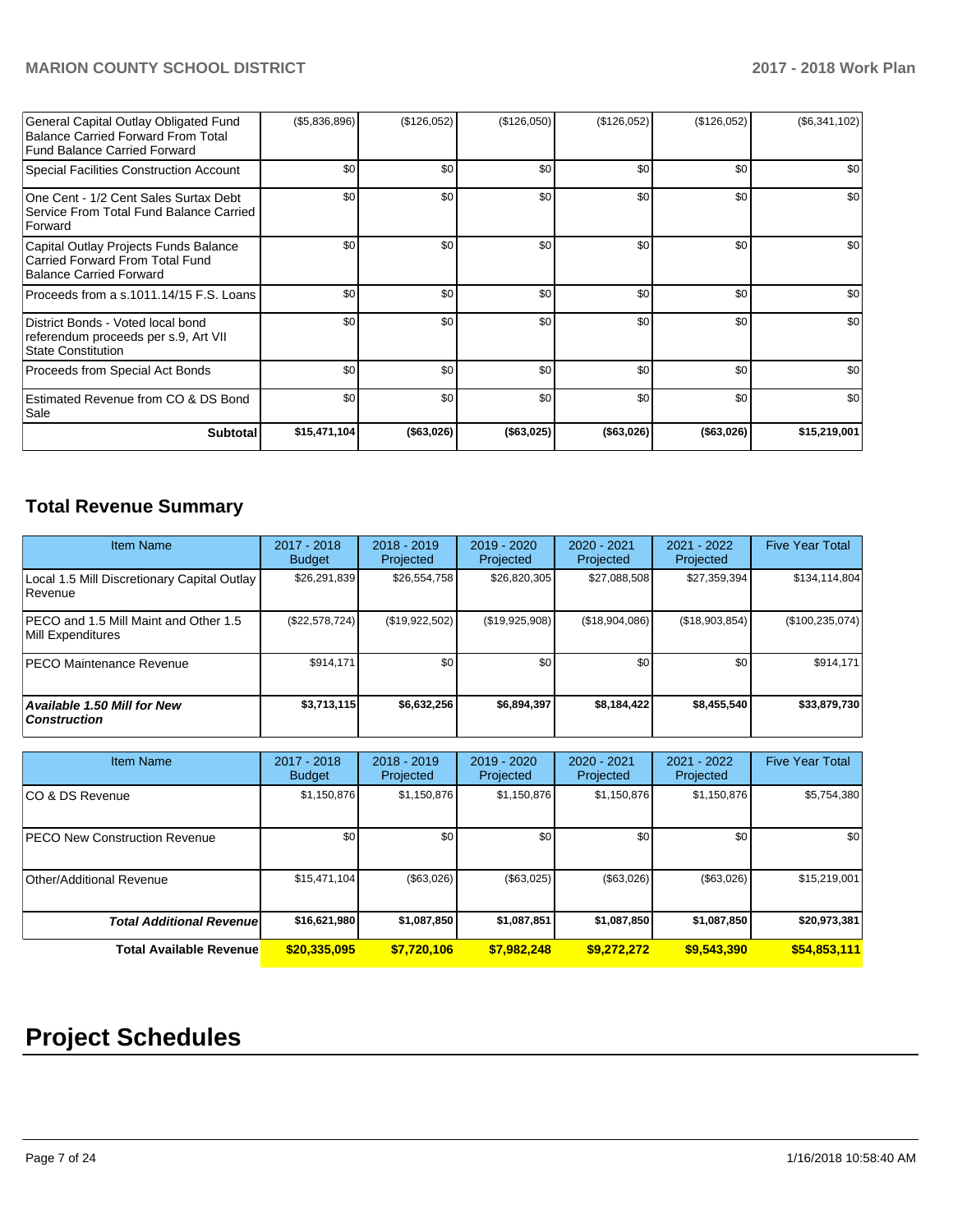# **Capacity Project Schedules**

A schedule of capital outlay projects necessary to ensure the availability of satisfactory classrooms for the projected student enrollment in K-12 programs.

| <b>Project Description</b>                                | Location                                 |                          | 2017 - 2018 | 2018 - 2019 | 2019 - 2020 | 2020 - 2021 | 2021 - 2022 | <b>Total</b>    | Funded |
|-----------------------------------------------------------|------------------------------------------|--------------------------|-------------|-------------|-------------|-------------|-------------|-----------------|--------|
| New 12 Classroom<br>Addition                              | <b>DUNNELLON</b><br><b>ELEMENTARY</b>    | Planned<br>Cost:         | \$3,100,000 | \$0         | \$0         | \$0         | \$0         | \$3,100,000 No  |        |
|                                                           |                                          | <b>Student Stations:</b> | 220         | $\Omega$    | $\Omega$    | $\Omega$    | 0           | 220             |        |
|                                                           |                                          | <b>Total Classrooms:</b> | 12          | $\Omega$    | $\Omega$    | $\Omega$    | $\Omega$    | 12              |        |
|                                                           |                                          | Gross Sq Ft:             | 18,060      | $\Omega$    | $\Omega$    | $\Omega$    | $\Omega$    | 18,060          |        |
| New 10 Classroom<br>Addition, Site<br>work/Infrastructure | <b>WYOMINA PARK</b><br><b>ELEMENTARY</b> | Planned<br>Cost:         | \$4,449,737 | \$0         | \$0         | \$0         | \$0         | \$4,449,737 Yes |        |
|                                                           |                                          | <b>Student Stations:</b> | 218         | $\Omega$    | $\Omega$    | 0           | 0           | 218             |        |
|                                                           |                                          | <b>Total Classrooms:</b> | 10          | $\Omega$    | $\Omega$    | $\Omega$    | $\Omega$    | 10              |        |
|                                                           |                                          | Gross Sq Ft:             | 19,245      | $\Omega$    | $\Omega$    | $\Omega$    | $\Omega$    | 19,245          |        |
|                                                           |                                          | <b>Planned Cost:</b>     | \$7,549,737 | \$0         | \$0         | \$0         | \$0         | \$7,549,737     |        |
|                                                           |                                          | <b>Student Stations:</b> | 438         | 0           | $\bf{0}$    | $\bf{0}$    | $\bf{0}$    | 438             |        |
|                                                           |                                          | <b>Total Classrooms:</b> |             | $\bf{0}$    | $\bf{0}$    | $\bf{0}$    | $\bf{0}$    | 22              |        |
|                                                           |                                          | Gross Sq Ft:             | 37,305      | $\bf{0}$    | $\bf{0}$    | $\bf{0}$    | $\bf{0}$    | 37,305          |        |

# **Other Project Schedules**

| Major reppyatings cremodeling, and additions at is apital outlay properts that donothad board to to selects. |                                              | <b>Actual Budget</b> | Projected    | Projected   | 2020 - 2021<br>Projected | 2021 - 2022<br>Projected | <b>Total</b>    | Funded |
|--------------------------------------------------------------------------------------------------------------|----------------------------------------------|----------------------|--------------|-------------|--------------------------|--------------------------|-----------------|--------|
| Renovate School Bldgs. 1-3, 5,<br> 8, 9                                                                      | <b>ANTHONY ELEMENTARY</b>                    | \$0                  | \$0          | \$3,434,219 | \$0                      | \$0                      | \$3,434,219 No  |        |
| Renovate School, Expand<br>Dining, Construct 4 Resc.<br>Rooms, Covered Play Area                             | <b>BELLEVIEW</b><br><b>ELEMENTARY</b>        | \$5,750,836          | \$0          | \$0         | \$0                      | \$0                      | \$5,750,836 No  |        |
| Renovate School, Expand<br>Dining, Construct Primary Skills<br>Lab                                           | <b>BELLEVIEW-SANTOS</b><br><b>ELEMENTARY</b> | \$0                  | \$0          | \$0         | \$13,110,000             | \$0                      | \$13,110,000 No |        |
| Renovate School                                                                                              | <b>BELLEVIEW MIDDLE</b>                      | \$0                  | \$0          | \$0         | \$5,125,000              | \$0                      | \$5,125,000 No  |        |
| Renovate School                                                                                              | <b>COLLEGE PARK</b><br><b>ELEMENTARY</b>     | \$0                  | \$6,795,830  | \$0         | \$0                      | \$0                      | \$6,795,830 No  |        |
| Renovate School Bldgs. 1-6                                                                                   | <b>DUNNELLON</b><br><b>ELEMENTARY</b>        | \$0                  | \$0          | \$0         | \$0                      | \$7,100,000              | \$7,100,000 No  |        |
| Renovate School, Bldgs. 1-10                                                                                 | <b>DUNNELLON SENIOR</b><br><b>HIGH</b>       | \$25,725,000         | \$0          | \$0         | \$0                      | \$0                      | \$25,725,000 No |        |
| Covered Dining/Patio                                                                                         | <b>DUNNELLON SENIOR</b><br><b>HIGH</b>       | \$278,595            | \$0          | \$0         | \$0                      | \$0                      | \$278,595 No    |        |
| Renovate School, Exp. Cafet.,<br>Media, Cust. Rec.                                                           | DUNNELLON MIDDLE                             | \$0                  | \$15,125,000 | \$0         | \$0                      | \$0                      | \$15,125,000 No |        |
| Renovate School, Covered<br>Play Area, New Clinic                                                            | <b>EAST MARION</b><br><b>ELEMENTARY</b>      | \$6,374,448          | \$0          | \$0         | \$0                      | \$0                      | \$6,374,448 No  |        |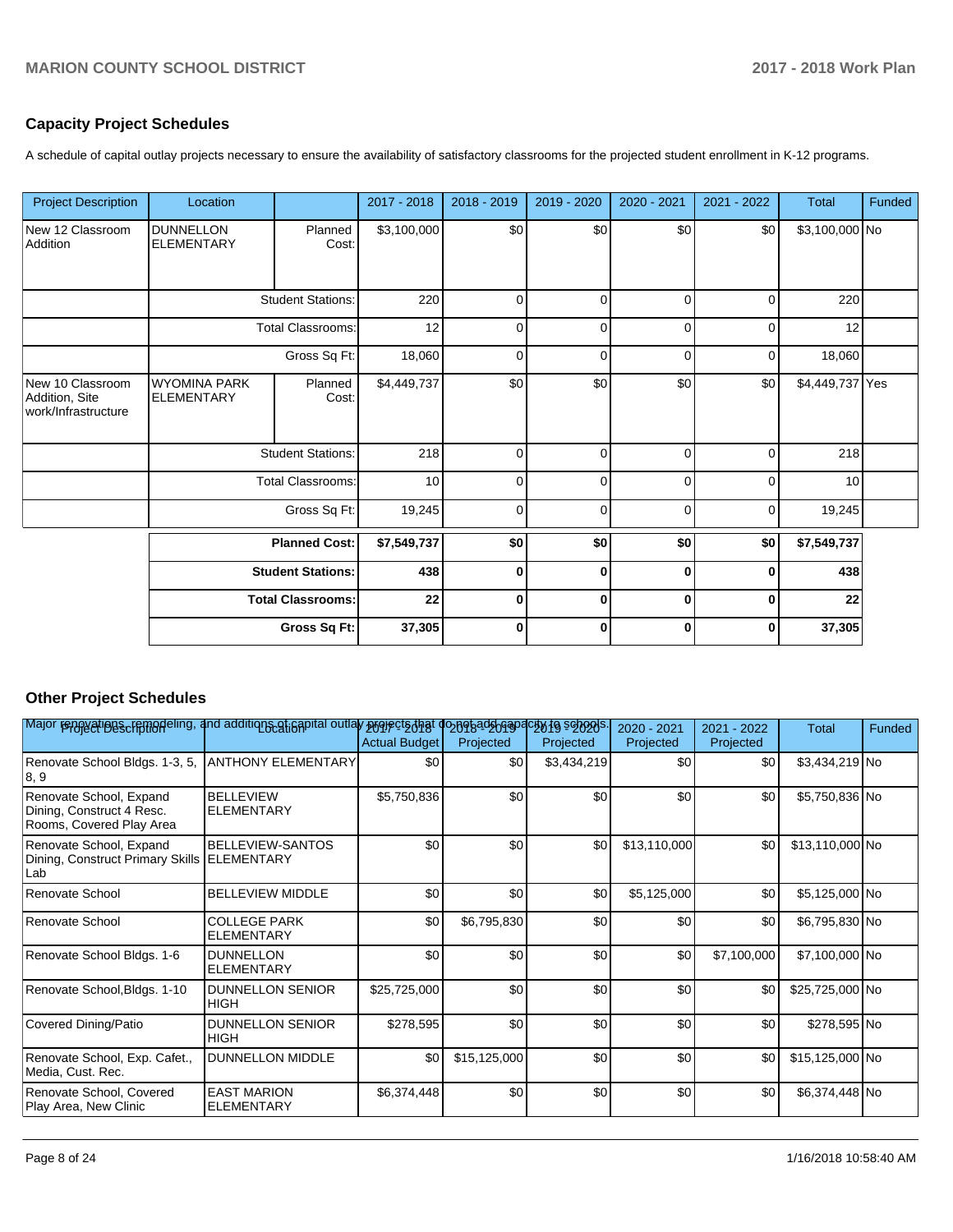| Renovate School, Covered<br>Play Area                         | <b>EVERGREEN</b><br><b>ELEMENTARY</b>                      | \$0          | \$0         | \$4,114,641 | \$0          | \$0          | \$4,114,641 No  |  |
|---------------------------------------------------------------|------------------------------------------------------------|--------------|-------------|-------------|--------------|--------------|-----------------|--|
| Renovate School                                               | <b>FESSENDEN</b><br><b>ELEMENTARY</b>                      | \$0          | \$0         | \$0         | \$4,112,000  | \$0          | \$4,112,000 No  |  |
| <b>Covered Dining/Patio</b>                                   | FORT KING MIDDLE                                           | \$500,000    | \$0         | \$0         | \$0          | \$0          | \$500,000 No    |  |
| Renovate Bldgs. 1-4, 9, Add<br><b>Resource Rooms</b>          | FORT KING MIDDLE                                           | \$0          | \$0         | \$0         | \$11,900,000 | \$0          | \$11,900,000 No |  |
| Renovate Bldgs. 1-11, 13-17                                   | FORT MCCOY SCHOOL                                          | \$0          | \$0         | \$0         | \$0          | \$14,912,396 | \$14,912,396 No |  |
| Renovate Bldgs. 1-6                                           | <b>GREENWAY</b><br><b>ELEMENTARY</b>                       | \$0          | \$0         | \$0         | \$0          | \$7,100,000  | \$7,100,000 No  |  |
| Renovate Bldgs. 1-6                                           | <b>HARBOUR VIEW</b><br><b>ELEMENTARY</b>                   | \$0          | \$0         | \$0         | \$0          | \$7,100,000  | \$7,100,000 No  |  |
| <b>Covered Dining/Patio</b>                                   | LAKE WEIR MIDDLE                                           | \$0          | \$0         | \$300,000   | \$0          | \$0          | \$300,000 No    |  |
| Renovate Bldgs. 1-6, 17, Exp.<br>Cafet., Media, Multi-Purpose | LAKE WEIR MIDDLE                                           | \$14,173,746 | \$0         | \$0         | \$0          | \$0          | \$14,173,746 No |  |
| Renovate School                                               | MAPLEWOOD<br><b>ELEMENTARY</b>                             | \$0          | \$0         | \$6,950,000 | \$0          | \$0          | \$6,950,000 No  |  |
| Renovate Bldgs. 1-4, 7-9, 18                                  | <b>NORTH MARION</b><br><b>SENIOR HIGH</b>                  | \$10,461,360 | \$0         | \$0         | \$0          | \$0          | \$10,461,360 No |  |
| Renovate School, Covered<br>Play Area                         | <b>OCALA SPRINGS</b><br><b>ELEMENTARY</b>                  | \$4,725,000  | \$0         | \$0         | \$0          | \$0          | \$4,725,000 No  |  |
| Renovate Bldgs. 1-5, 7,<br>Covered Play Area                  | ROMEO ELEMENTARY                                           | \$0          | \$0         | \$0         | \$5,280,308  | \$0          | \$5,280,308 No  |  |
| Renovate Bldgs. 1-5, 7,<br>Covered Play Area                  | <b>SHADY HILL</b><br><b>ELEMENTARY</b>                     | \$0          | \$0         | \$0         | \$5,300,000  | \$0          | \$5,300,000 No  |  |
| Remodel Bldgs. 3, 7, 8                                        | SPARR ELEMENTARY                                           | \$0          | \$2,737,465 | \$0         | \$0          | \$0          | \$2,737,465 No  |  |
| New Music Room                                                | STANTON-WEIRSDALE<br><b>ELEMENTARY</b>                     | \$0          | \$0         | \$0         | \$1,498,428  | \$0          | \$1,498,428 Yes |  |
| Renovate Bldgs. 1-6                                           | SUNRISE ELEMENTARY                                         | \$0          | \$0         | \$5,700,000 | \$0          | \$0          | \$5,700,000 No  |  |
| Covered Play Area                                             | <b>WYOMINA PARK</b><br><b>ELEMENTARY</b>                   | \$0          | \$0         | \$500,000   | \$0          | \$0          | \$500,000 No    |  |
| Re-roof Bldgs. 1 & 2                                          | <b>COLLIER FDLRS</b><br><b>CENTER</b>                      | \$300,000    | \$0         | \$0         | \$0          | \$0          | \$300,000 No    |  |
| Upgrade Energy Management<br>System                           | FORT MCCOY SCHOOL                                          | \$0          | \$210,000   | \$0         | \$0          | \$0          | \$210,000 No    |  |
| Re-roof Bldgs. 1 & 12                                         | <b>HILLCREST</b><br><b>EXCEPTIONAL ED</b><br><b>CENTER</b> | \$321,000    | \$0         | \$0         | \$0          | \$0          | \$321,000 Yes   |  |
| Replace Gutters Bldgs. 1 & 2<br>NW Transportation             | <b>NORTHWEST</b><br>TRANSPORTATION<br><b>CENTER</b>        | \$100,000    | \$0         | \$0         | \$0          | \$0          | \$100,000 Yes   |  |
| <b>HVAC Upgrades</b>                                          | <b>DUNNELLON SENIOR</b><br>HIGH                            | \$0          | \$2,179,038 | \$0         | \$0          | \$0          | \$2,179,038 Yes |  |
| <b>HVAC Upgrades</b>                                          | <b>EMERALD SHORES</b><br>ELEMENTARY                        | \$0          | \$0         | \$0         | \$2,343,413  | \$0          | \$2,343,413 Yes |  |
| <b>HVAC Upgrades (cooling</b><br>tower)                       | <b>EVERGREEN</b><br><b>ELEMENTARY</b>                      | \$535,000    | \$0         | \$0         | \$0          | \$0          | \$535,000 Yes   |  |
| <b>HVAC Upgrades</b>                                          | <b>HARBOUR VIEW</b><br><b>ELEMENTARY</b>                   | \$0          | \$0         | \$0         | \$0          | \$2,830,451  | \$2,830,451 Yes |  |
| NW Transportation, HVAC<br>Upgrades                           | <b>NORTHWEST</b><br><b>TRANSPORTATION</b><br><b>CENTER</b> | \$0          | \$0         | \$0         | \$330,596    | \$0          | \$330,596 No    |  |
| <b>HVAC Upgrades</b>                                          | ROMEO ELEMENTARY                                           | \$0          | \$0         | \$0         | \$3,155,000  | \$0          | \$3,155,000 No  |  |
| District - Wide Covered<br>Walkways                           | Location not specified                                     | \$300,000    | \$0         | \$0         | \$0          | \$0          | \$300,000 No    |  |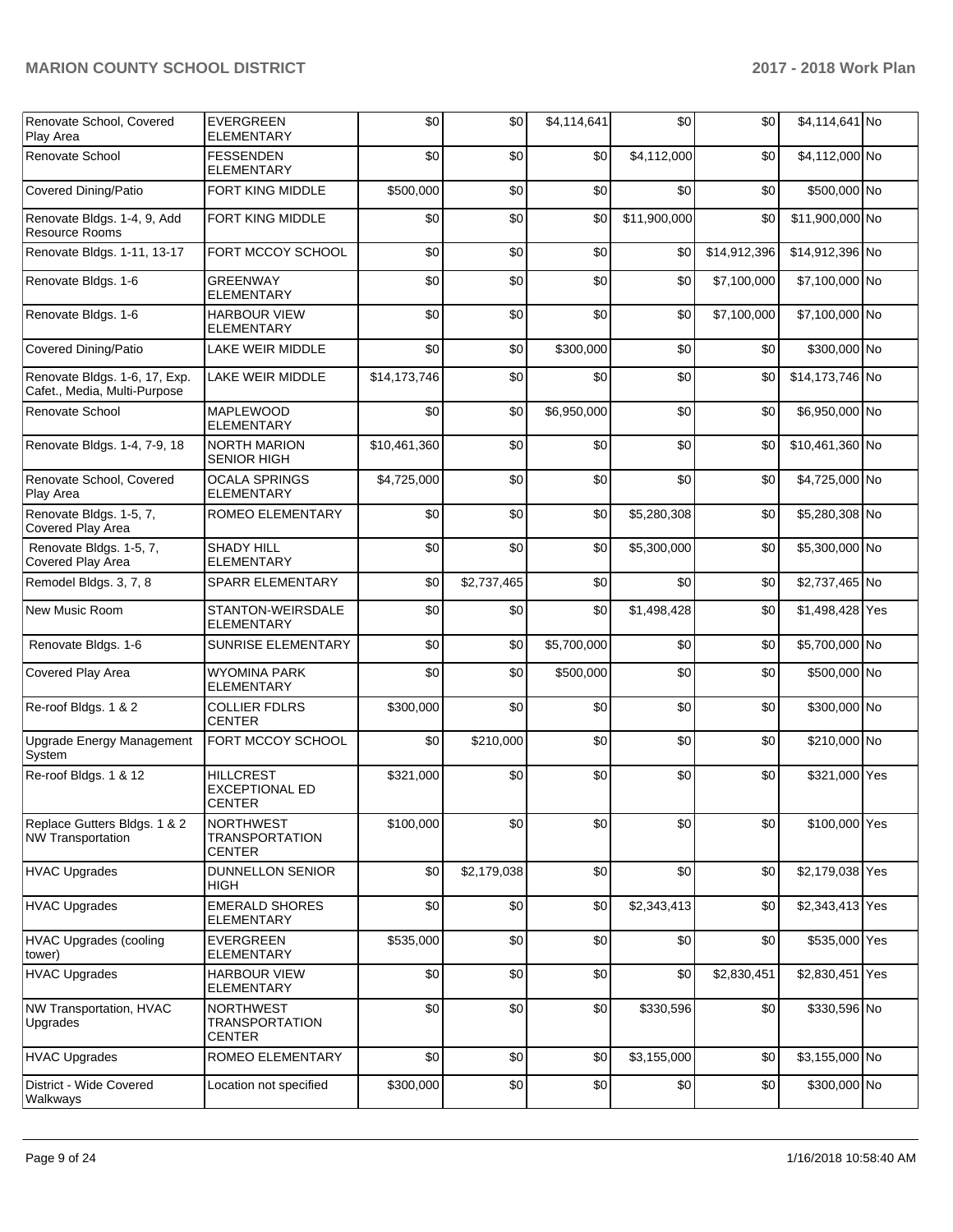| Permanent Classroom Wall<br>Installation                                | <b>EAST MARION</b><br><b>ELEMENTARY</b>             | \$0         | \$0       | \$0         | \$0         | \$4,000,000  | \$4,000,000 Yes |     |
|-------------------------------------------------------------------------|-----------------------------------------------------|-------------|-----------|-------------|-------------|--------------|-----------------|-----|
| <b>Expand Parking</b>                                                   | <b>MAPLEWOOD</b><br><b>ELEMENTARY</b>               | \$0         | \$0       | \$120,000   | \$0         | \$0          | \$120,000 No    |     |
| Renovate Bldgs. 1, 3-6, 8                                               | <b>OAKCREST</b><br><b>ELEMENTARY</b>                | \$0         | \$0       | \$0         | \$0         | \$2,450,000  | \$2,450,000 No  |     |
| District Wide Security System<br>Installation (4 sch/yr)                | Location not specified                              | \$10,505    | \$0       | \$0         | \$101,216   | \$0          | \$111,721 Yes   |     |
| HVAC Upgrades Bldgs. 1-8                                                | <b>BELLEVIEW MIDDLE</b>                             | \$7,200,000 | \$0       | \$0         | \$0         | \$0          | \$7,200,000 No  |     |
| <b>HVAC Upgrades</b>                                                    | <b>BELLEVIEW SENIOR</b><br><b>HIGH</b>              | \$0         | \$0       | \$0         | \$0         | \$8,571,758  | \$8,571,758 No  |     |
| <b>HVAC Upgrades</b>                                                    | <b>COLLEGE PARK</b><br><b>ELEMENTARY</b>            | \$0         | \$0       | \$0         | \$0         | \$2,525,000  | \$2,525,000 No  |     |
| Re-roof Main Bldg (shingles)                                            | <b>MARION</b><br>SUPERINTENDENT'S<br><b>OFFICE</b>  | \$191,054   | \$0       | \$0         | \$0         | \$0          | \$191,054 Yes   |     |
| <b>HVAC Upgrades</b>                                                    | <b>DUNNELLON</b><br><b>ELEMENTARY</b>               | \$0         | \$0       | \$2,721,588 | \$0         | \$0          | \$2,721,588 Yes |     |
| Re-roof Bldg. 20                                                        | <b>MARION TECHNICAL</b><br><b>INSTITUTE</b>         | \$129,000   | \$0       | \$0         | \$0         | \$0          | \$129,000 Yes   |     |
| HVAC Upgrades to Chilled<br>Water System                                | <b>MARION TECHNICAL</b><br><b>INSTITUTE</b>         | \$0         | \$0       | \$3,875,000 | \$0         | \$0          | \$3,875,000 Yes |     |
| <b>HVAC Upgrades</b>                                                    | REDDICK-COLLIER<br><b>ELEMENTARY</b>                | \$0         | \$0       | \$0         | \$1,750,154 | \$0          | \$1,750,154 No  |     |
| Renovate Bldg 1, Improve<br>Infrastructure & Life Safety                | <b>MARION TECHNICAL</b><br><b>COLLEGE</b>           | \$6,125,000 | \$0       | \$0         | \$0         | \$0          | \$6,125,000 No  |     |
| <b>HVAC Upgrades</b>                                                    | <b>MAPLEWOOD</b><br><b>ELEMENTARY</b>               | \$0         | \$0       | \$0         | \$3,150,000 | \$0          | \$3,150,000 No  |     |
| <b>HVAC Upgrades</b>                                                    | SUNRISE ELEMENTARY                                  | \$1,242,306 | \$0       | \$0         | \$0         | \$0          | \$1,242,306 Yes |     |
| <b>District Wide Security Fencing</b><br>(Hillcrest School, Sunrise EI) | Location not specified                              | \$288,841   | \$0       | \$0         | \$0         | \$0          | \$288,841       | Yes |
| New Music & Art, Resc Rms,<br><b>Minor Renovations</b>                  | <b>EIGHTH STREET</b><br><b>ELEMENTARY</b>           | \$0         | \$0       | \$2,777,864 | \$0         | \$0          | \$2,777,864 No  |     |
| Renovate School, Covered<br>Play Area                                   | <b>EMERALD SHORES</b><br><b>ELEMENTARY</b>          | \$0         | \$0       | \$4,114,641 | \$0         | \$0          | \$4,114,641 No  |     |
| Renovate Bldgs. 1-2 and 12                                              | <b>HILLCREST</b><br>EXCEPTIONAL ED<br><b>CENTER</b> | \$1,550,000 | \$0       | \$0         | \$0         | \$0          | \$1,550,000 No  |     |
| <b>Covered Dining</b>                                                   | <b>NORTH MARION</b><br><b>SENIOR HIGH</b>           | \$0         | \$400,000 | \$0         | \$0         | \$0          | \$400,000 No    |     |
| Covered Play Area                                                       | WARD-HIGHLANDS<br>ELEMENTARY                        | \$0         | \$0       | \$500,000   | \$0         | \$0          | \$500,000 No    |     |
| New Art, Music                                                          | <b>WYOMINA PARK</b><br><b>ELEMENTARY</b>            | \$1,428,571 | \$0       | \$0         | \$0         | \$0          | \$1,428,571 Yes |     |
| HVAC Upgrades Bldgs 16-18                                               | <b>HOWARD MIDDLE</b>                                | \$0         | \$0       | \$2,000,000 | \$0         | \$0          | \$2,000,000 No  |     |
| Renovate Bldgs. 1 & 2                                                   | NORTH MARION MIDDLE                                 | \$0         | \$0       | \$0         | \$0         | \$11,170,216 | \$11,170,216 No |     |
| <b>HVAC Upgrades</b>                                                    | PHOENIX CENTER                                      | \$337,500   | \$0       | \$0         | \$0         | \$0          | \$337,500 No    |     |
| <b>District Wide Drop Ceilings</b>                                      | Location not specified                              | \$0         | \$100,000 | \$100,000   | \$25,000    | \$25,000     | \$250,000 Yes   |     |
| District Wide EMS Controls,<br>Repairs/Upgrades                         | Location not specified                              | \$10,000    | \$25,000  | \$0         | \$35,000    | \$0          | \$70,000 No     |     |
| <b>District Wide Bath Partitions</b>                                    | Location not specified                              | \$15,000    | \$0       | \$0         | \$0         | \$0          | \$15,000 No     |     |
| District Wide Door/Hardware<br>Replacement                              | Location not specified                              | \$52,927    | \$50,000  | \$25,000    | \$45,000    | \$50,000     | \$222,927 Yes   |     |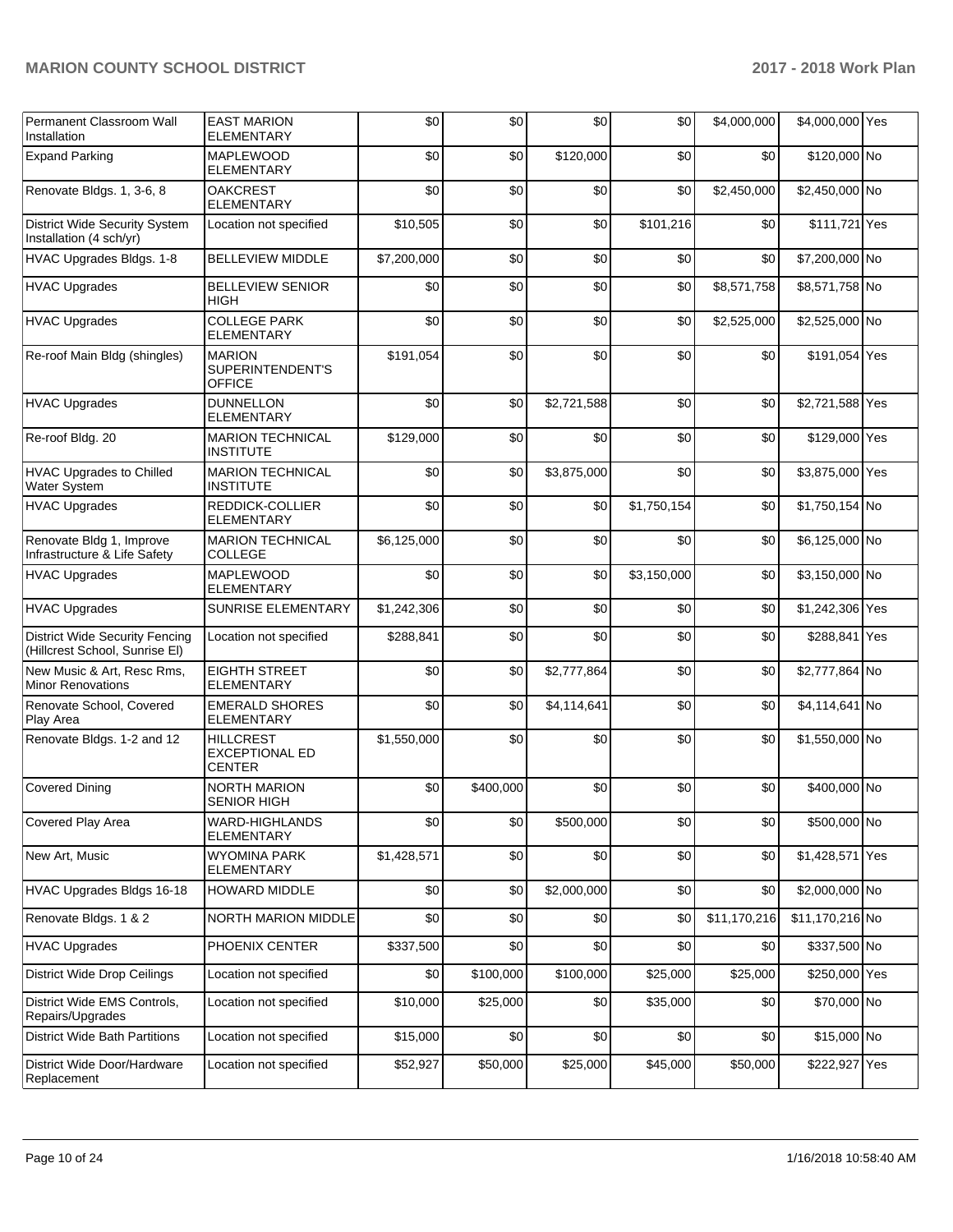| <b>Expand Cafeteria</b>                                                                                                   | <b>NORTH MARION</b>                                        | \$1,408,467 | \$0         | \$0         | \$0         | \$0         | \$1,408,467 Yes |  |
|---------------------------------------------------------------------------------------------------------------------------|------------------------------------------------------------|-------------|-------------|-------------|-------------|-------------|-----------------|--|
|                                                                                                                           | SENIOR HIGH                                                |             |             |             |             |             |                 |  |
| Re-roof Buildings 1-4                                                                                                     | <b>NORTH MARION</b><br><b>SENIOR HIGH</b>                  | \$1,577,833 | \$0         | \$0         | \$0         | \$0         | \$1,577,833 Yes |  |
| Re-roof Buildings 14-16                                                                                                   | <b>VANGUARD SENIOR</b><br>HIGH                             | \$60,000    | \$0         | \$0         | \$0         | \$0         | \$60,000 No     |  |
| Re-roof Bldgs. 1-6                                                                                                        | <b>BOOSTER STADIUM</b>                                     | \$0         | \$75,000    | \$0         | \$0         | \$0         | \$75,000 Yes    |  |
| Replace Metal Roof Maint)                                                                                                 | <b>CENTRAL WAREHOUSE</b>                                   | \$520,000   | \$0         | \$0         | \$0         | \$0         | \$520,000 Yes   |  |
| <b>District Wide Lighting Upgrades</b>                                                                                    | Location not specified                                     | \$300,000   | \$0         | \$300,000   | \$300,000   | \$300.000   | \$1,200,000 No  |  |
| <b>Cooling Tower</b><br>Replacement/Upgrade                                                                               | <b>EMERALD SHORES</b><br>ELEMENTARY                        | \$238,273   | \$0         | \$0         | \$0         | \$0         | \$238,273 Yes   |  |
| <b>HVAC Upgrades</b>                                                                                                      | GREENWAY<br><b>ELEMENTARY</b>                              | \$0         | \$0         | \$0         | \$2,300,000 | \$0         | \$2,300,000 No  |  |
| Re-finish Pool and Upgrade<br>Pool Lighting                                                                               | <b>HILLCREST</b><br><b>EXCEPTIONAL ED</b><br><b>CENTER</b> | \$0         | \$25,000    | \$0         | \$0         | \$0         | \$25,000 Yes    |  |
| Replace Windows Buildings 1,<br>8, 18                                                                                     | <b>NORTH MARION</b><br><b>SENIOR HIGH</b>                  | \$0         | \$0         | \$485,445   | \$0         | \$0         | \$485,445 Yes   |  |
| Re-finish Metal Roof Coating                                                                                              | ROMEO ELEMENTARY                                           | \$0         | \$0         | \$625,000   | \$0         | \$0         | \$625,000 No    |  |
| Covered Play Area                                                                                                         | <b>SPARR ELEMENTARY</b>                                    | \$0         | \$0         | \$325,000   | \$0         | \$0         | \$325,000 No    |  |
| District Wide Add HVAC in<br>Middle School and Elementary<br>Gymnasiums (BMS, FKMS,<br>HMS, LWMS, NMMS, OMS,<br>BSE, FES) | Location not specified                                     | \$0         | \$0         | \$3,000,000 | \$0         | \$0         | \$3,000,000 No  |  |
| Expand Cafeteria/Multi-purpose   DUNNELLON SENIOR                                                                         | HIGH                                                       | \$3,750,000 | \$0         | \$0         | \$0         | \$0         | \$3,750,000 No  |  |
| Renovate Bldgs. 1-3, 5                                                                                                    | <b>SUPPORT SERVICES</b><br><b>CENTER</b>                   | \$0         | \$0         | \$0         | \$4,650,000 | \$0         | \$4,650,000 No  |  |
| <b>Construct Additional Storage</b>                                                                                       | <b>NORTHWEST</b><br><b>TRANSPORTATION</b><br><b>CENTER</b> | \$0         | \$0         | \$500,000   | \$0         | \$0         | \$500,000 No    |  |
| New School Site Purchase<br>Shuaney Property (Middle DD)                                                                  | Location not specified                                     | \$858,539   | \$0         | \$0         | \$0         | \$0         | \$858,539 Yes   |  |
| New Dining Facility, Covered<br>Dining, Custodial Receiving                                                               | <b>OSCEOLA MIDDLE</b>                                      | \$0         | \$2,916,728 | \$0         | \$0         | \$0         | \$2,916,728 Yes |  |
| New Cafeteria, Renovate<br>Bldgs. 1, 6, New Resource<br>Rooms (4), ESE-FT                                                 | <b>WYOMINA PARK</b><br><b>ELEMENTARY</b>                   | \$0         | \$6,339,502 | \$0         | \$2,961,818 | \$0         | \$9,301,320 No  |  |
| <b>Construct Covered Play Area</b>                                                                                        | <b>COLLEGE PARK</b><br><b>ELEMENTARY</b>                   | \$0         | \$275,000   | \$0         | \$0         | \$0         | \$275,000 No    |  |
| Renovate All Buildings                                                                                                    | <b>MARION</b><br>SUPERINTENDENT'S<br><b>OFFICE</b>         | \$0         | \$0         | \$3,480,000 | \$0         | \$0         | \$3,480,000 No  |  |
| <b>Construct Covered Play Area</b>                                                                                        | DR N H JONES<br>ELEMENTARY                                 | \$0         | \$0         | \$0         | \$325,000   | \$0         | \$325,000 No    |  |
| Renovate Bldgs. 1-3                                                                                                       | FINANCE/PERSONNEL/I<br>TV                                  | \$0         | \$0         | \$0         | \$0         | \$2,212,000 | \$2,212,000 No  |  |
| New Dining/Multi-Purpose<br>Facility, Convert Old Dining to<br><b>ESE Rooms</b>                                           | FORT KING MIDDLE                                           | \$0         | \$0         | \$0         | \$5,111,000 | \$0         | \$5,111,000 No  |  |
| Covered Play Area                                                                                                         | FORT MCCOY SCHOOL                                          | \$0         | \$300,000   | \$0         | \$0         | \$0         | \$300,000 No    |  |
| Covered Play Area                                                                                                         | <b>HARBOUR VIEW</b><br><b>ELEMENTARY</b>                   | \$0         | \$300,000   | \$0         | \$0         | \$0         | \$300,000 No    |  |
| Renovate Bldgs. 1-3                                                                                                       | HOWARD ACADEMY                                             | \$0         | \$2,785,000 | \$0         | \$0         | \$0         | \$2,785,000 No  |  |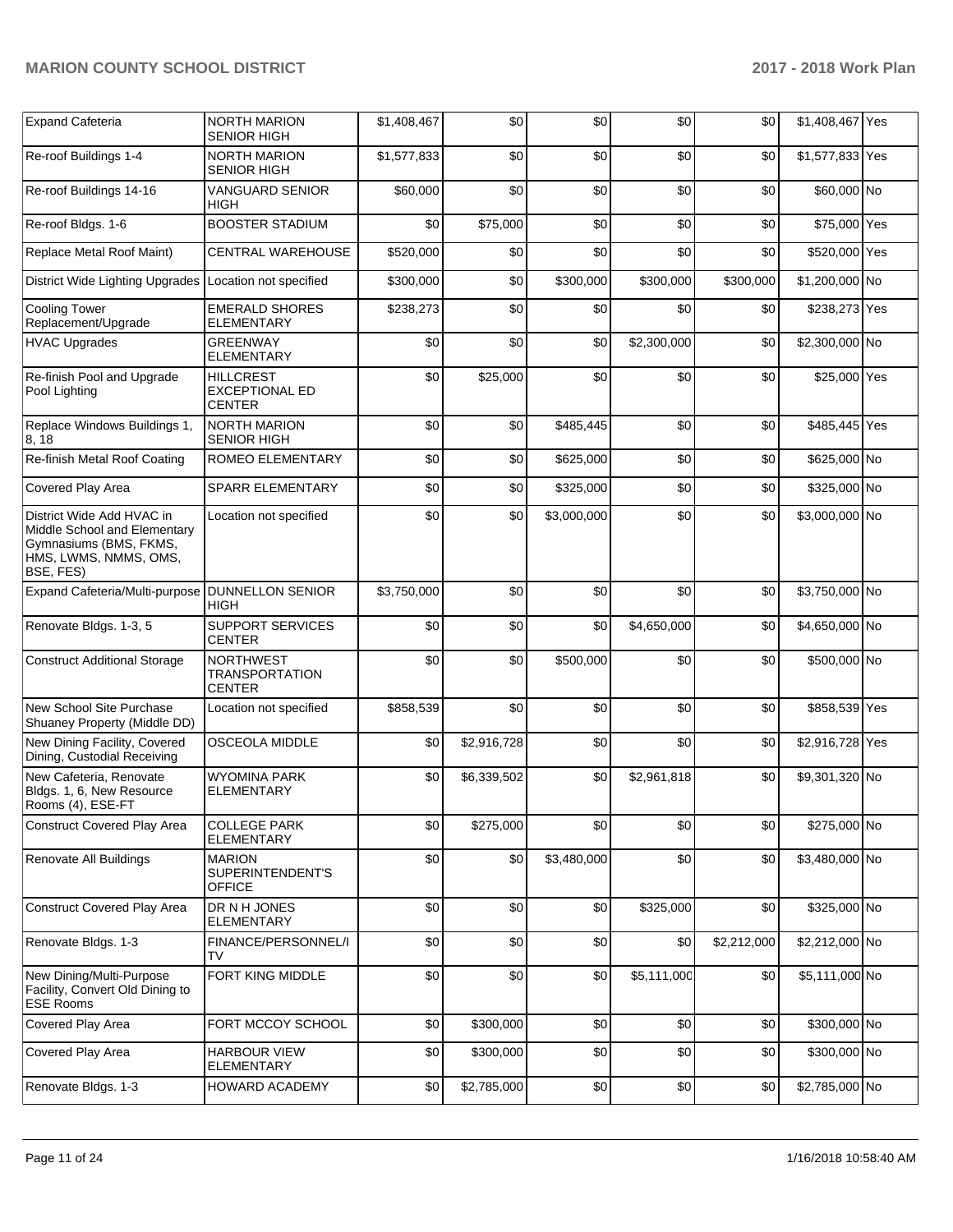| Renovate Bldgs. 14-16                                      | <b>HOWARD MIDDLE</b>                                       | \$0         | \$0         | \$0       | \$3,578,872 | \$0          | \$3,578,872 No  |     |
|------------------------------------------------------------|------------------------------------------------------------|-------------|-------------|-----------|-------------|--------------|-----------------|-----|
| Covered Play Area                                          | <b>OAKCREST</b><br><b>ELEMENTARY</b>                       | \$0         | \$0         | \$0       | \$0         | \$632,939    | \$632,939 Yes   |     |
| Renovate Bldgs. 1-7                                        | OSCEOLA MIDDLE                                             | \$0         | \$0         | \$0       | \$0         | \$10,273,000 | \$10,273,000 No |     |
| Renovate Bldgs. 1-2                                        | STANTON-WEIRSDALE<br><b>ELEMENTARY</b>                     | \$0         | \$2,609,331 | \$0       | \$0         | \$0          | \$2,609,331 No  |     |
| Covered Play Area                                          | SUNRISE ELEMENTARY                                         | \$0         | \$0         | \$500,000 | \$0         | \$0          | \$500,000 No    |     |
| Renovate Bldg. 1                                           | <b>THELMA PARKER</b><br><b>CENTER</b>                      | \$0         | \$0         | \$0       | \$2,300,000 | \$0          | \$2,300,000 No  |     |
| Liberty Middle - Enclose Open<br>Bay                       | <b>NORTHWEST</b><br><b>TRANSPORTATION</b><br><b>CENTER</b> | \$350,000   | \$0         | \$0       | \$0         | \$0          | \$350,000 No    |     |
| Develop Adjacent Property for<br><b>Physical Education</b> | VANGUARD SENIOR<br>HIGH                                    | \$0         | \$2,750,000 | \$0       | \$0         | \$0          | \$2,750,000 No  |     |
| Replace Cafeteria CW Air<br>Handler                        | BELLEVIEW-SANTOS<br>ELEMENTARY                             | \$75,000    | \$0         | \$0       | \$0         | \$0          | \$75,000 No     |     |
| Air Handler Replacement                                    | <b>DUNNELLON SENIOR</b><br>HIGH                            | \$1,334,153 | \$0         | \$0       | \$0         | \$0          | \$1,334,153 Yes |     |
| <b>Electrical System Upgrades</b>                          | <b>FESSENDEN</b><br><b>ELEMENTARY</b>                      | \$22,256    | \$0         | \$0       | \$0         | \$0          | \$22,256 Yes    |     |
| District-Wide ADA Compliance                               | Location not specified                                     | \$0         | \$25,000    | \$25,000  | \$30,000    | \$25,000     | \$105,000 Yes   |     |
| District-Wide HVAC/Wall Hung<br>Unit Upgrades              | Location not specified                                     | \$15,000    | \$0         | \$0       | \$40,000    | \$50,000     | \$105,000 Yes   |     |
| District-Wide Flooring<br>Replacement                      | Location not specified                                     | \$26,674    | \$200,000   | \$100,215 | \$225,000   | \$50,000     | \$601,889 Yes   |     |
| District-Wide Painting                                     | Location not specified                                     | \$100,000   | \$100,000   | \$75,000  | \$120,000   | \$125,000    | \$520,000 Yes   |     |
| District-Wide Playgrounds                                  | Location not specified                                     | \$157,300   | \$50,000    | \$50,000  | \$0         | \$25,000     | \$282,300 Yes   |     |
| District-Wide Playgrounds                                  | Location not specified                                     | \$0         | \$0         | \$0       | \$25,000    | \$0          | \$25,000 No     |     |
| District-Wide Portable Repairs                             | Location not specified                                     | \$21,226    | \$0         | \$0       | \$25,000    | \$0          | \$46,226        | Yes |
| District-Wide Concrete/Asphalt<br>Resurfacing & Striping   | Location not specified                                     | \$0         | \$0         | \$100,000 | \$100,000   | \$200,000    | \$400,000 Yes   |     |
| District-Wide Concrete/Asphalt<br>Resurfacing & Striping   | Location not specified                                     | \$100,000   | \$111,565   | \$0       | \$0         | \$0          | \$211,565 No    |     |
| District-Wide Safety-to-Life                               | Location not specified                                     | \$110,000   | \$140,000   | \$140,000 | \$140,000   | \$150,000    | \$680,000 Yes   |     |
| <b>District Wide Gutter</b><br>Replacement                 | Location not specified                                     | \$20,142    | \$100,000   | \$200,000 | \$50,000    | \$50,000     | \$420,142 Yes   |     |
| <b>District Wide Lighting Upgrades</b>                     | Location not specified                                     | \$0         | \$300,000   | \$0       | \$0         | \$0          | \$300,000 Yes   |     |
| <b>District Wide Storage Facilities</b>                    | Location not specified                                     | \$0         | \$150,000   | \$228,166 | \$0         | \$0          | \$378,166 No    |     |
| Resurface Asphalt Parking                                  | <b>BELLEVIEW MIDDLE</b>                                    | \$0         | \$0         | \$0       | \$182,000   | \$0          | \$182,000 No    |     |
| Resurface Asphalt Parking                                  | <b>BELLEVIEW SENIOR</b><br>HIGH                            | \$0         | \$0         | \$0       | \$0         | \$265,000    | \$265,000 No    |     |
| Water Source HVAC<br>Upgrade/Replacement                   | <b>MARION TECHNICAL</b><br><b>COLLEGE</b>                  | \$0         | \$0         | \$0       | \$0         | \$3,235,000  | \$3,235,000 No  |     |
| Upgrade/Replace Cafeteria<br><b>HVAC</b>                   | DUNNELLON MIDDLE                                           | \$0         | \$0         | \$0       | \$755,000   | \$0          | \$755,000 No    |     |
| <b>HVAC Upgrades</b>                                       | <b>EIGHTH STREET</b><br>ELEMENTARY                         | \$0         | \$0         | \$0       | \$0         | \$4,235,000  | \$4,235,000 No  |     |
| <b>EMS Upgrades</b>                                        | HOWARD MIDDLE                                              | \$0         | \$0         | \$0       | \$0         | \$120,000    | \$120,000 No    |     |
| Resurface Asphalt Track                                    | LAKE WEIR SENIOR<br><b>HIGH</b>                            | \$0         | \$0         | \$0       | \$0         | \$143,000    | \$143,000 No    |     |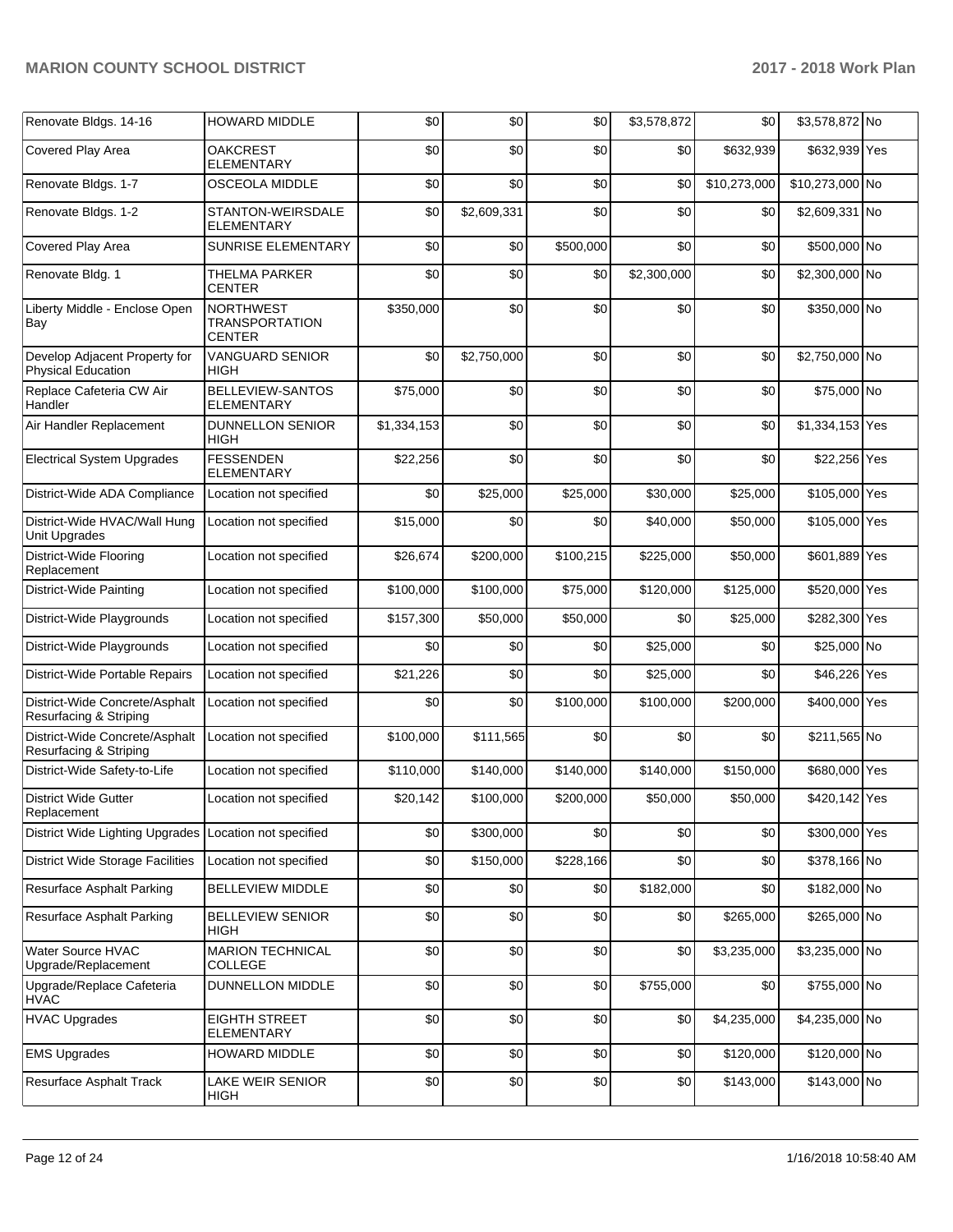| HVAC Upgrades                                                   | <b>MADISON STREET</b><br><b>ACADEMY OF VISUAL</b><br>AND PERFORMING<br><b>ARTS</b> | \$0         | \$0         | \$0         | \$3,200,000 | \$0         | \$3,200,000 No  |  |
|-----------------------------------------------------------------|------------------------------------------------------------------------------------|-------------|-------------|-------------|-------------|-------------|-----------------|--|
| Pool Room Dehumidifier<br>Replacement                           | <b>MAPLEWOOD</b><br><b>ELEMENTARY</b>                                              | \$0         | \$0         | \$0         | \$0         | \$245,000   | \$245,000 No    |  |
| <b>HVAC Upgrades to Building 1</b>                              | <b>OSCEOLA MIDDLE</b>                                                              | \$0         | \$0         | \$0         | \$0         | \$4,300,000 | \$4,300,000 No  |  |
| <b>HVAC Upgrades</b>                                            | <b>SUPPORT SERVICES</b><br><b>CENTER</b>                                           | \$762,023   | \$0         | \$0         | \$0         | \$0         | \$762,023 Yes   |  |
| <b>HVAC Upgrades</b>                                            | <b>WEST PORT SENIOR</b><br>HIGH                                                    | \$0         | \$0         | \$0         | \$8,500,000 | \$0         | \$8,500,000 No  |  |
| District-Wide Generator<br>maintenance                          | Location not specified                                                             | \$20,000    | \$0         | \$0         | \$0         | \$0         | \$20,000 Yes    |  |
| <b>Foundation and Sidewalk</b><br>Repairs                       | <b>BELLEVIEW MIDDLE</b>                                                            | \$325,000   | \$0         | \$0         | \$0         | \$0         | \$325,000 Yes   |  |
| <b>Lighting Replacement</b>                                     | CENTRAL WAREHOUSE                                                                  | \$79,988    | \$0         | \$0         | \$0         | \$0         | \$79,988 Yes    |  |
| District-Wide EMS Upgrade<br>Portables                          | Location not specified                                                             | \$0         | \$300,000   | \$0         | \$0         | \$0         | \$300,000 No    |  |
| District Wide Portable Repairs,<br>Siding, HVAC, etc.           | Location not specified                                                             | \$0         | \$50,000    | \$25,000    | \$0         | \$0         | \$75,000 No     |  |
| District Wide EMS Controls,<br>Repairs/Upgrades                 | Location not specified                                                             | \$0         | \$0         | \$60,000    | \$0         | \$100,000   | \$160,000 Yes   |  |
| School Technology<br>Infrastructure Upgrades                    | Location not specified                                                             | \$2,300,000 | \$1,900,000 | \$1,275,000 | \$1,275,000 | \$0         | \$6,750,000 No  |  |
| <b>District Technology</b><br>Infrastructure Upgrades           | Location not specified                                                             | \$966,100   | \$966,100   | \$966,100   | \$966,100   | \$0         | \$3,864,400 No  |  |
| <b>Computer Refresh</b><br>(Replacement)                        | Location not specified                                                             | \$2,400,000 | \$2,800,000 | \$1,000,000 | \$1,500,000 | \$0         | \$7,700,000 No  |  |
| Projector Replacements                                          | Location not specified                                                             | \$75,000    | \$75,000    | \$75,000    | \$75,000    | \$0         | \$300,000 No    |  |
| Infrastructure Re-wire<br>(intercom)                            | Location not specified                                                             | \$350,000   | \$350,000   | \$350,000   | \$150,000   | \$0         | \$1,200,000 No  |  |
| Belleview HS Infrastructure Re-<br>wire (CAT 6 Plant)           | Location not specified                                                             | \$450,000   | \$0         | \$0         | \$0         | \$0         | \$450,000 No    |  |
| North Marion HS Infrastructure<br>Re-wire Bldgs 8 & 18          | Location not specified                                                             | \$100,000   | \$0         | \$0         | \$0         | \$0         | \$100,000 No    |  |
| <b>District Wide Security System</b><br>Installation (4 sch/yr) | Location not specified                                                             | \$0         | \$100,000   | \$60,000    | \$0         | \$100,000   | \$260,000 No    |  |
| <b>EMS Upgrades</b>                                             | <b>MARION TECHNICAL</b><br><b>COLLEGE</b>                                          | \$0         | \$150,000   | \$0         | \$0         | \$0         | \$150,000 No    |  |
| <b>District Wide EMS Upgrades</b><br>Main System                | SUPPORT SERVICES<br>CENTER                                                         | \$976,501   | \$99,222    | \$0         | \$0         | \$0         | \$1,075,723 Yes |  |
| <b>Electrical System Upgrades</b>                               | <b>FESSENDEN</b><br><b>ELEMENTARY</b>                                              | \$2,000,000 | \$0         | \$0         | \$0         | \$0         | \$2,000,000 No  |  |
| Replace Electric Transformers                                   | FORT MCCOY SCHOOL                                                                  | \$0         | \$0         | \$0         | \$500,000   | \$0         | \$500,000 Yes   |  |
| Upgrade HVAC Chillers and<br>Pumps                              | <b>OAKCREST</b><br><b>ELEMENTARY</b>                                               | \$310,000   | \$0         | \$0         | \$0         | \$0         | \$310,000 Yes   |  |
| District Wide Pressure Washing Location not specified           |                                                                                    | \$0         | \$100,000   | \$25,000    | \$25,000    | \$50,000    | \$200,000 Yes   |  |
| <b>HVAC Upgrades</b>                                            | <b>EVERGREEN</b><br><b>ELEMENTARY</b>                                              | \$2,123,969 | \$0         | \$0         | \$0         | \$0         | \$2,123,969 No  |  |
| Re-Roof Bldg. 3 (Techni-<br>sphere)                             | FORT KING MIDDLE                                                                   | \$126,519   | \$0         | \$0         | \$0         | \$0         | \$126,519 Yes   |  |
| <b>HVAC Upgrades DX Systems</b>                                 | <b>MARION TECHNICAL</b><br><b>INSTITUTE</b>                                        | \$0         | \$900,000   | \$0         | \$0         | \$0         | \$900,000 Yes   |  |
| Replace ceilings and lights<br>bldgs. 3, 4, 8, 18               | <b>NORTH MARION</b><br><b>SENIOR HIGH</b>                                          | \$0         | \$0         | \$0         | \$0         | \$670,000   | \$670,000 Yes   |  |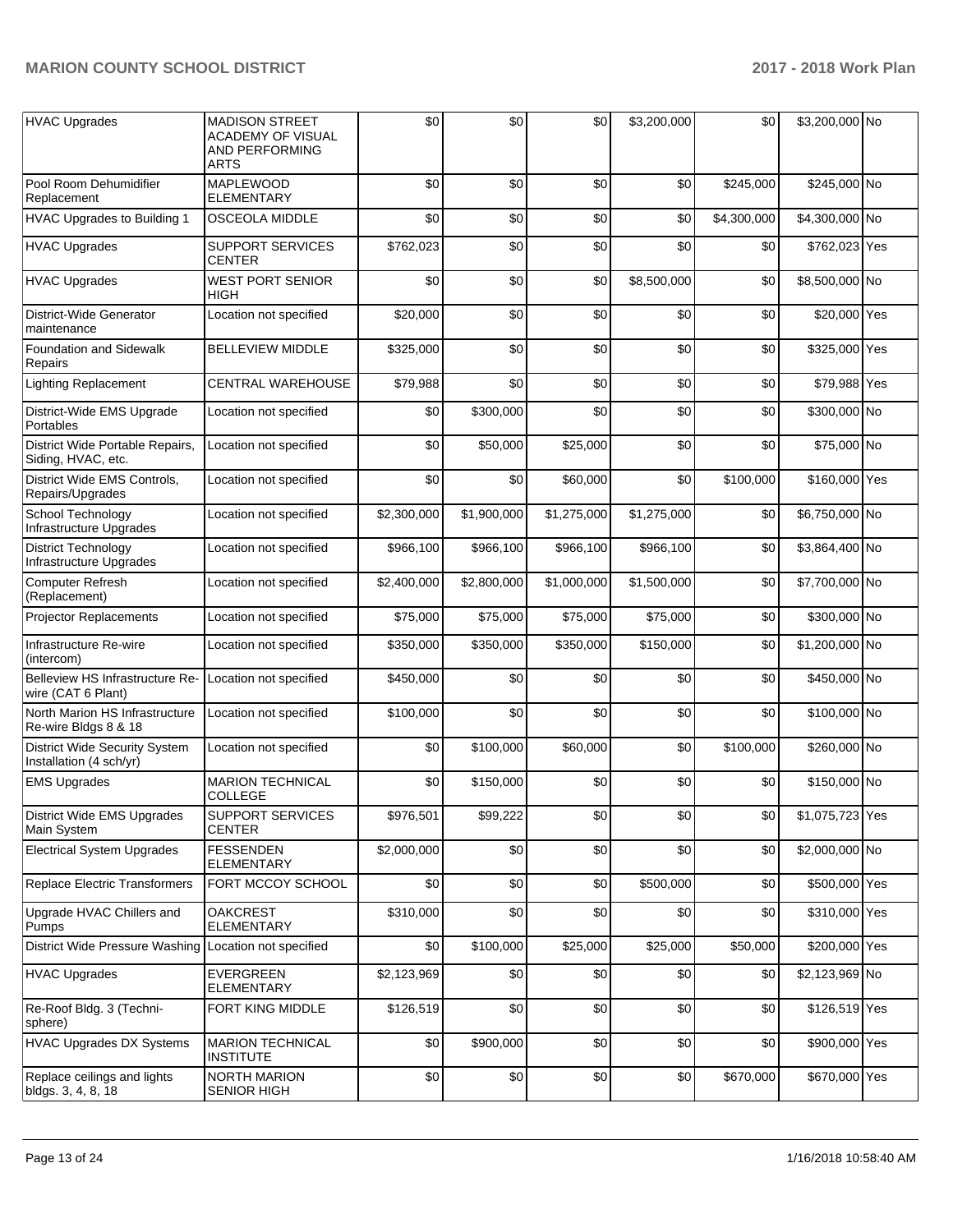| Re-pave main parking lot                          | <b>NORTHWEST</b><br><b>TRANSPORTATION</b><br><b>CENTER</b> | \$0           | \$684,595    | \$0 | \$0                        | \$0              | \$684,595 No                 |  |
|---------------------------------------------------|------------------------------------------------------------|---------------|--------------|-----|----------------------------|------------------|------------------------------|--|
| <b>Gymnasium Floor Replacement OSCEOLA MIDDLE</b> |                                                            | \$150,000     | \$0          | \$0 | \$0                        | \$0              | \$150,000 Yes                |  |
| District-Wide Security Fencing<br>2017-18         | Location not specified                                     | \$450,000     | \$360,118    | \$0 | \$0                        | \$380,000        | \$1,190,118 Yes              |  |
| Re-roof Covered Walkways                          | <b>DUNNELLON MIDDLE</b>                                    | \$329,881     | \$0          | \$0 | \$0                        | \$0              | \$329,881 Yes                |  |
| Remodel Building 24 (YPP)                         | <b>MARION TECHNICAL</b><br>IINSTITUTE                      | \$330,000     | \$0          | \$0 | \$0                        | \$0              | \$330,000 Yes                |  |
| Remodel Buildings 1 & 6                           | <b>MARION TECHNICAL</b><br><b>INSTITUTE</b>                | \$925,000     | \$0          | \$0 | \$0                        | \$0              | \$925,000 Yes                |  |
| Wheelchair Lift                                   | <b>OSCEOLA MIDDLE</b>                                      | \$80,395      | \$0          | \$0 | \$0                        | \$0              | \$80,395 Yes                 |  |
| Remodel Back Bay and Minor<br>Renovations         | <b>SUPPORT SERVICES</b><br><b>CENTER</b>                   | \$310,984     | \$0          | \$0 | \$0                        | \$0              | \$310,984 Yes                |  |
| Dunnellon - Covered Repair<br>Facility            | <b>NORTHWEST</b><br><b>TRANSPORTATION</b><br><b>CENTER</b> | \$0           | \$0          | \$0 | \$0                        | \$130,000        | \$130,000 Yes                |  |
| Construct New Cafeteria, Minor<br>Site work       | IWYOMINA PARK<br><b>ELEMENTARY</b>                         | \$0           | \$0          | \$0 | \$4,004,215                | \$0 <sub>1</sub> | \$4,004,215 Yes              |  |
|                                                   |                                                            | \$115,111,912 | \$56,009,494 |     | \$51,202,879 \$100,675,120 |                  | \$95,900,760   \$418,900,165 |  |

## **Additional Project Schedules**

Any projects that are not identified in the last approved educational plant survey.

Nothing reported for this section.

### **Non Funded Growth Management Project Schedules**

Schedule indicating which projects, due to planned development, that CANNOT be funded from current revenues projected over the next five years.

Nothing reported for this section.

# **Tracking**

# **Capacity Tracking**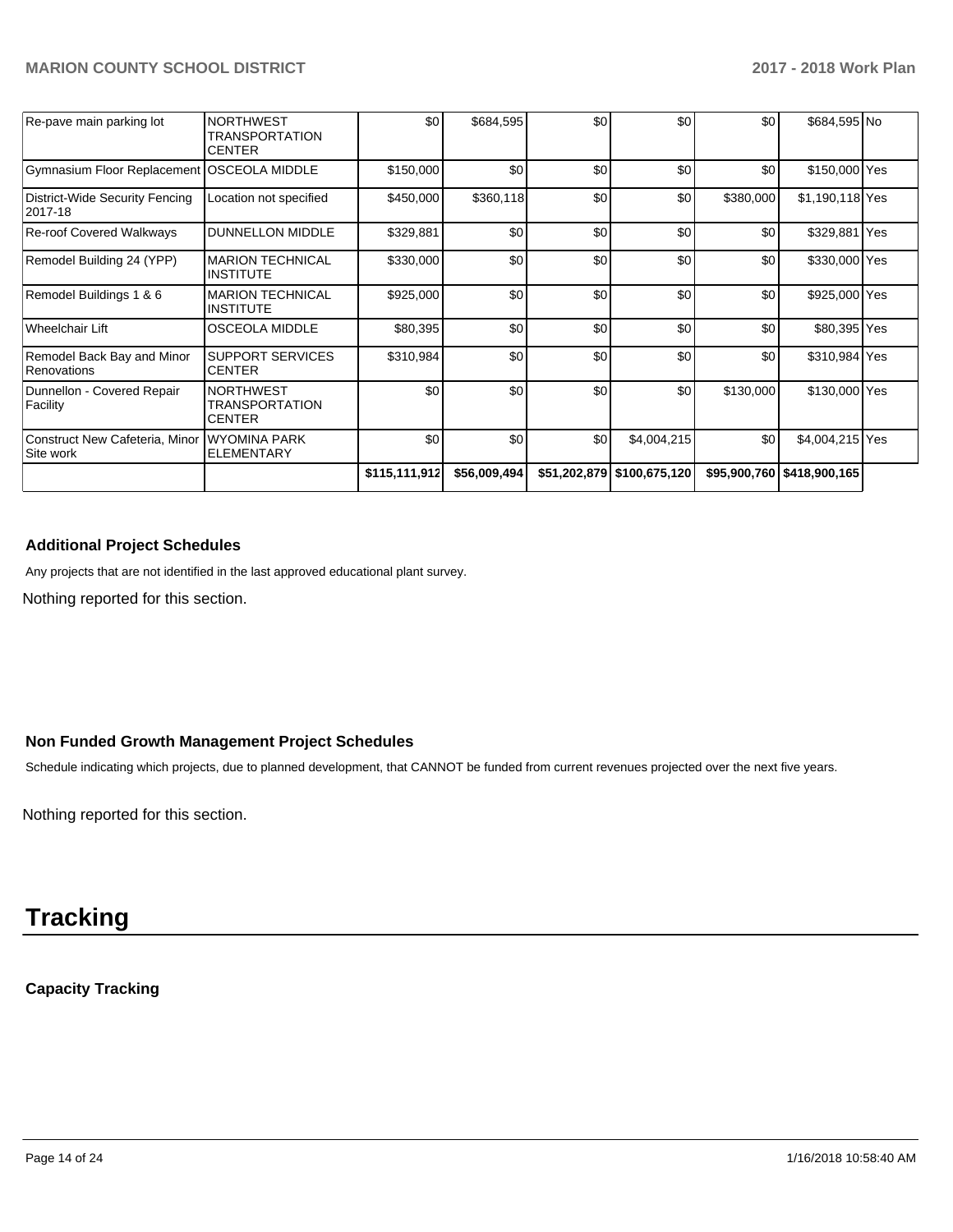| Location                                        | $2017 -$<br>2018 Satis.<br>Stu. Sta. | Actual<br>$2017 -$<br><b>2018 FISH</b><br>Capacity | Actual<br>$2016 -$<br>2017<br><b>COFTE</b> | # Class<br><b>Rooms</b> | Actual<br>Average<br>$2017 -$<br>2018 Class<br><b>Size</b> | Actual<br>$2017 -$<br>2018<br><b>Utilization</b> | <b>New</b><br>Stu.<br>Capacity | <b>New</b><br>Rooms to<br>be<br>Added/Re<br>moved | Projected<br>$2021 -$<br>2022<br><b>COFTE</b> | Projected<br>$2021 -$<br>2022<br><b>Utilization</b> | Projected<br>$2021 -$<br>2022 Class<br><b>Size</b> |
|-------------------------------------------------|--------------------------------------|----------------------------------------------------|--------------------------------------------|-------------------------|------------------------------------------------------------|--------------------------------------------------|--------------------------------|---------------------------------------------------|-----------------------------------------------|-----------------------------------------------------|----------------------------------------------------|
| <b>ANTHONY ELEMENTARY</b>                       | 465                                  | 465                                                | 360                                        | 24                      | 15                                                         | 77.00 %                                          | -62                            | -3                                                | 373                                           | 93.00 %                                             | 18                                                 |
| <b>BELLEVIEW</b><br>ELEMENTARY                  | 781                                  | 781                                                | 689                                        | 42                      | 16                                                         | 88.00 %                                          | 0                              | $\mathbf 0$                                       | 632                                           | 81.00 %                                             | 15                                                 |
| <b>BELLEVIEW-SANTOS</b><br><b>ELEMENTARY</b>    | 694                                  | 694                                                | 545                                        | 37                      | 15                                                         | 79.00 %                                          | $\Omega$                       | $\mathbf 0$                                       | 527                                           | 76.00 %                                             | 14                                                 |
| <b>REDDICK-COLLIER</b><br><b>ELEMENTARY</b>     | 686                                  | 686                                                | 346                                        | 39                      | 9                                                          | 50.00 %                                          | $\Omega$                       | $\Omega$                                          | 305                                           | 44.00 %                                             | 8                                                  |
| <b>DUNNELLON MIDDLE</b>                         | 1,077                                | 969                                                | 635                                        | 49                      | 13                                                         | 66.00%                                           | $\mathbf 0$                    | $\mathbf 0$                                       | 664                                           | 69.00 %                                             | 14                                                 |
| <b>EAST MARION</b><br><b>ELEMENTARY</b>         | 694                                  | 694                                                | 645                                        | 37                      | 17                                                         | 93.00 %                                          | 0                              | $\mathbf 0$                                       | 636                                           | 92.00 %                                             | 17                                                 |
| <b>LEGACY ELEMENTARY</b><br><b>SCHOOL</b>       | 859                                  | 859                                                | 684                                        | 47                      | 15                                                         | 80.00 %                                          | $\Omega$                       | $\mathbf 0$                                       | 727                                           | 85.00 %                                             | 15                                                 |
| <b>HOWARD MIDDLE</b>                            | 1,626                                | 1,463                                              | 1,073                                      | 69                      | 16                                                         | 73.00 %                                          | -60                            | $-3$                                              | 1,207                                         | 86.00 %                                             | 18                                                 |
| <b>WEST PORT SENIOR</b><br><b>HIGH</b>          | 2,582                                | 2,452                                              | 2,351                                      | 107                     | 22                                                         | 96.00 %                                          | $\Omega$                       | $\Omega$                                          | 2,434                                         | 99.00 %                                             | 23                                                 |
| FOREST HIGH SCHOOL<br>(NEW)                     | 2,396                                | 2,276                                              | 1,982                                      | 100                     | 20                                                         | 87.00 %                                          | $\mathbf 0$                    | $\mathbf 0$                                       | 1,980                                         | 87.00 %                                             | 20                                                 |
| HAMMETT BOWEN JR.<br><b>ELEMENTARY</b>          | 824                                  | 824                                                | 848                                        | 45                      | 19                                                         | 103.00%                                          | $\Omega$                       | $\Omega$                                          | 804                                           | 98.00 %                                             | 18                                                 |
| <b>HORIZON ACADEMY AT</b><br><b>MARION OAKS</b> | 1,305                                | 1,174                                              | 843                                        | 56                      | 15                                                         | 72.00 %                                          | $\Omega$                       | $\Omega$                                          | 826                                           | 70.00 %                                             | 15                                                 |
| <b>LIBERTY MIDDLE</b>                           | 1,308                                | 1,177                                              | 1,150                                      | 56                      | 21                                                         | 98.00 %                                          | $\mathbf 0$                    | $\Omega$                                          | 1,190                                         | 101.00%                                             | 21                                                 |
| <b>MARION OAKS</b><br><b>ELEMENTARY SCHOOL</b>  | 987                                  | 987                                                | 836                                        | 57                      | 15                                                         | 85.00 %                                          | 0                              | $\mathbf 0$                                       | 853                                           | 86.00 %                                             | 15                                                 |
| DUNNELLON<br><b>ELEMENTARY</b>                  | 648                                  | 648                                                | 559                                        | 36                      | 16                                                         | 86.00 %                                          | $\Omega$                       | $\mathbf 0$                                       | 576                                           | 89.00 %                                             | 16                                                 |
| <b>COLLEGE PARK</b><br><b>ELEMENTARY</b>        | 784                                  | 784                                                | 809                                        | 44                      | 18                                                         | 103.00 %                                         | $\Omega$                       | $\Omega$                                          | 793                                           | 101.00%                                             | 18                                                 |
| MARION TECHNICAL<br><b>COLLEGE</b>              | 339                                  | 508                                                | 17                                         | 18                      | $\mathbf{1}$                                               | 3.00 %                                           | $\mathbf 0$                    | $\mathbf 0$                                       | 16                                            | 3.00 %                                              | $\mathbf{1}$                                       |
| <b>BELLEVIEW SENIOR</b><br><b>HIGH</b>          | 1,590                                | 1,510                                              | 1,544                                      | 63                      | 25                                                         | 102.00%                                          | $\Omega$                       | $\mathbf 0$                                       | 1,474                                         | 98.00 %                                             | 23                                                 |
| <b>GREENWAY</b><br>ELEMENTARY                   | 806                                  | 806                                                | 696                                        | 43                      | 16                                                         | 86.00 %                                          | $\Omega$                       | $\Omega$                                          | 715                                           | 89.00 %                                             | 17                                                 |
| <b>SADDLEWOOD</b><br><b>ELEMENTARY</b>          | 910                                  | 910                                                | 775                                        | 51                      | 15                                                         | 85.00 %                                          | $\mathbf 0$                    | $\mathbf 0$                                       | 860                                           | 95.00 %                                             | 17                                                 |
| <b>SUNRISE ELEMENTARY</b>                       | 966                                  | 966                                                | 736                                        | 52                      | 14                                                         | 76.00 %                                          | $\mathbf 0$                    | $\mathbf 0$                                       | 813                                           | 84.00 %                                             | 16                                                 |
| EVERGREEN<br><b>ELEMENTARY</b>                  | 728                                  | 728                                                | 528                                        | 40                      | 13                                                         | 72.00 %                                          | $\mathbf 0$                    | $\mathbf 0$                                       | 533                                           | 73.00 %                                             | 13                                                 |
| <b>HARBOUR VIEW</b><br><b>ELEMENTARY</b>        | 813                                  | 813                                                | 846                                        | 45                      | 19                                                         | 104.00%                                          | 0                              | $\mathbf 0$                                       | 777                                           | 96.00 %                                             | 17                                                 |
| <b>MAPLEWOOD</b><br>ELEMENTARY                  | 771                                  | 771                                                | 740                                        | 50                      | 15                                                         | 96.00 %                                          | $\mathbf 0$                    | $\mathbf 0$                                       | 736                                           | 95.00 %                                             | 15                                                 |
| <b>ROMEO ELEMENTARY</b>                         | 752                                  | 752                                                | 695                                        | 40                      | 17                                                         | 92.00 %                                          | $\mathbf 0$                    | $\mathbf 0$                                       | 681                                           | 91.00 %                                             | 17                                                 |
| BELLEVIEW MIDDLE                                | 1,328                                | 1,195                                              | 1,120                                      | 57                      | 20                                                         | 94.00 %                                          | $\mathbf 0$                    | $\Omega$                                          | 1,095                                         | 92.00 %                                             | 19                                                 |
| <b>LAKE WEIR SENIOR</b><br> HIGH                | 2,095                                | 1,990                                              | 1,501                                      | 88                      | 17                                                         | 75.00 %                                          | 0                              | $\mathbf 0$                                       | 1,548                                         | 78.00 %                                             | 18                                                 |
| <b>DUNNELLON SENIOR</b><br> HIGH                | 1,225                                | 1,102                                              | 1,083                                      | 50                      | 22                                                         | 98.00%                                           | 0                              | 0                                                 | 1,038                                         | 94.00%                                              | 21                                                 |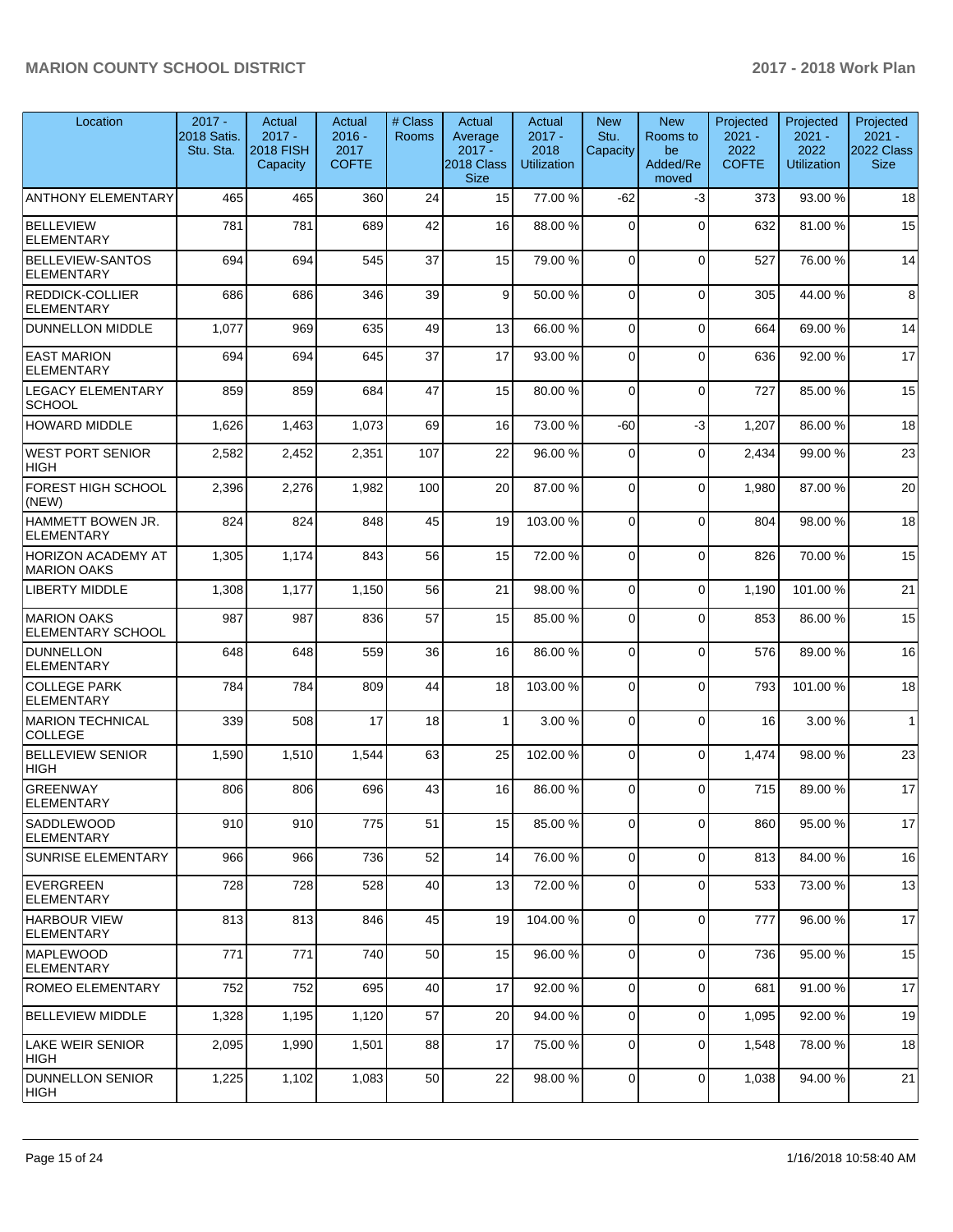| FORT MCCOY SCHOOL                                                           | 1,481  | 1,332  | 985    | 67    | 15 | 74.00 %  | 0              | $\Omega$    | 998    | 75.00 %  | 15 |
|-----------------------------------------------------------------------------|--------|--------|--------|-------|----|----------|----------------|-------------|--------|----------|----|
| <b>OCALA SPRINGS</b><br><b>ELEMENTARY</b>                                   | 554    | 554    | 584    | 29    | 20 | 105.00 % | 60             | 3           | 601    | 98.00 %  | 19 |
| <b>SHADY HILL</b><br><b>ELEMENTARY</b>                                      | 713    | 713    | 695    | 38    | 18 | 97.00 %  | 0              | $\Omega$    | 663    | 93.00 %  | 17 |
| <b>EMERALD SHORES</b><br><b>ELEMENTARY</b>                                  | 713    | 713    | 502    | 38    | 13 | 70.00 %  | $\Omega$       | $\Omega$    | 564    | 79.00 %  | 15 |
| <b>SOUTH OCALA</b><br><b>ELEMENTARY</b>                                     | 728    | 728    | 657    | 40    | 16 | 90.00 %  | $\Omega$       | $\Omega$    | 654    | 90.00 %  | 16 |
| <b>STANTON-WEIRSDALE</b><br><b>ELEMENTARY</b>                               | 561    | 561    | 541    | 30    | 18 | 96.00 %  | $\Omega$       | $\Omega$    | 554    | 99.00 %  | 18 |
| <b>WYOMINA PARK</b><br><b>ELEMENTARY</b>                                    | 500    | 500    | 669    | 28    | 24 | 134.00 % | 218            | 10          | 608    | 85.00 %  | 16 |
| <b>VANGUARD SENIOR</b><br><b>HIGH</b>                                       | 1,928  | 1,831  | 1,581  | 77    | 21 | 86.00 %  | $\mathbf 0$    | $\Omega$    | 1.606  | 88.00 %  | 21 |
| <b>HILLCREST</b><br><b>EXCEPTIONAL ED</b><br><b>CENTER</b>                  | 220    | 220    | 179    | 22    | 8  | 81.00%   | $\overline{0}$ | $\Omega$    | 179    | 81.00%   | 8  |
| NORTH MARION MIDDLE                                                         | 1.106  | 995    | 823    | 49    | 17 | 83.00 %  | $\mathbf 0$    | $\Omega$    | 873    | 88.00 %  | 18 |
| DR N H JONES<br><b>ELEMENTARY</b>                                           | 822    | 822    | 646    | 44    | 15 | 79.00 %  | $\mathbf 0$    | $\Omega$    | 652    | 79.00 %  | 15 |
| <b>NORTH MARION</b><br><b>SENIOR HIGH</b>                                   | 1,793  | 1,703  | 1,289  | 75    | 17 | 76.00 %  | 0              | $\Omega$    | 1,319  | 77.00 %  | 18 |
| <b>OAKCREST</b><br><b>ELEMENTARY</b>                                        | 903    | 903    | 658    | 51    | 13 | 73.00 %  | $\Omega$       | $\Omega$    | 772    | 85.00 %  | 15 |
| <b>MARION TECHNICAL</b><br><b>INSTITUTE</b>                                 | 365    | 273    | 195    | 16    | 12 | 72.00 %  | $\mathbf 0$    | $\Omega$    | 226    | 83.00 %  | 14 |
| <b>OSCEOLA MIDDLE</b>                                                       | 945    | 850    | 945    | 42    | 22 | 111.00 % | 0              | $\Omega$    | 943    | 111.00 % | 22 |
| <b>SPARR ELEMENTARY</b>                                                     | 494    | 494    | 341    | 27    | 13 | 69.00 %  | 0              | $\mathbf 0$ | 323    | 65.00 %  | 12 |
| <b>EIGHTH STREET</b><br><b>ELEMENTARY</b>                                   | 370    | 370    | 402    | 19    | 21 | 109.00%  | $\Omega$       | $\Omega$    | 393    | 106.00%  | 21 |
| <b>FESSENDEN</b><br><b>ELEMENTARY</b>                                       | 428    | 428    | 440    | 24    | 18 | 103.00%  | 62             | 3           | 472    | 96.00 %  | 17 |
| <b>FORT KING MIDDLE</b>                                                     | 1,449  | 1,304  | 1,064  | 62    | 17 | 82.00%   | $\mathbf 0$    | $\Omega$    | 1,129  | 87.00 %  | 18 |
| <b>WARD-HIGHLANDS</b><br><b>ELEMENTARY</b>                                  | 821    | 821    | 875    | 44    | 20 | 107.00%  | $\mathbf 0$    | $\Omega$    | 865    | 105.00 % | 20 |
| <b>LAKE WEIR MIDDLE</b>                                                     | 1,423  | 1,280  | 1.077  | 62    | 17 | 84.00 %  | $\Omega$       | $\Omega$    | 1,285  | 100.00%  | 21 |
| <b>MADISON STREET</b><br>ACADEMY OF VISUAL<br>AND PERFORMING<br><b>ARTS</b> | 466    | 466    | 447    | 25    | 18 | 96.00 %  | 0              | $\Omega$    | 437    | 94.00 %  | 17 |
|                                                                             | 48,822 | 46,845 | 40,232 | 2,351 | 17 | 85.88%   | 218            | 10          | 40,929 | 86.97%   | 17 |

The COFTE Projected Total (40,929) for 2021 - 2022 must match the Official Forecasted COFTE Total (40,929 ) for 2021 - 2022 before this section can be completed. In the event that the COFTE Projected Total does not match the Official forecasted COFTE, then the Balanced Projected COFTE Table should be used to balance COFTE.

| Projected COFTE for 2021 - 2022 |        | <b>Grade Level Type</b> | <b>Balanced Projected</b><br>COFTE for 2021 - 2022 |  |
|---------------------------------|--------|-------------------------|----------------------------------------------------|--|
| Elementary (PK-3)               | 13,284 |                         |                                                    |  |
| Middle (4-8)                    | 15,875 |                         |                                                    |  |
|                                 |        | Elementary (PK-3)       |                                                    |  |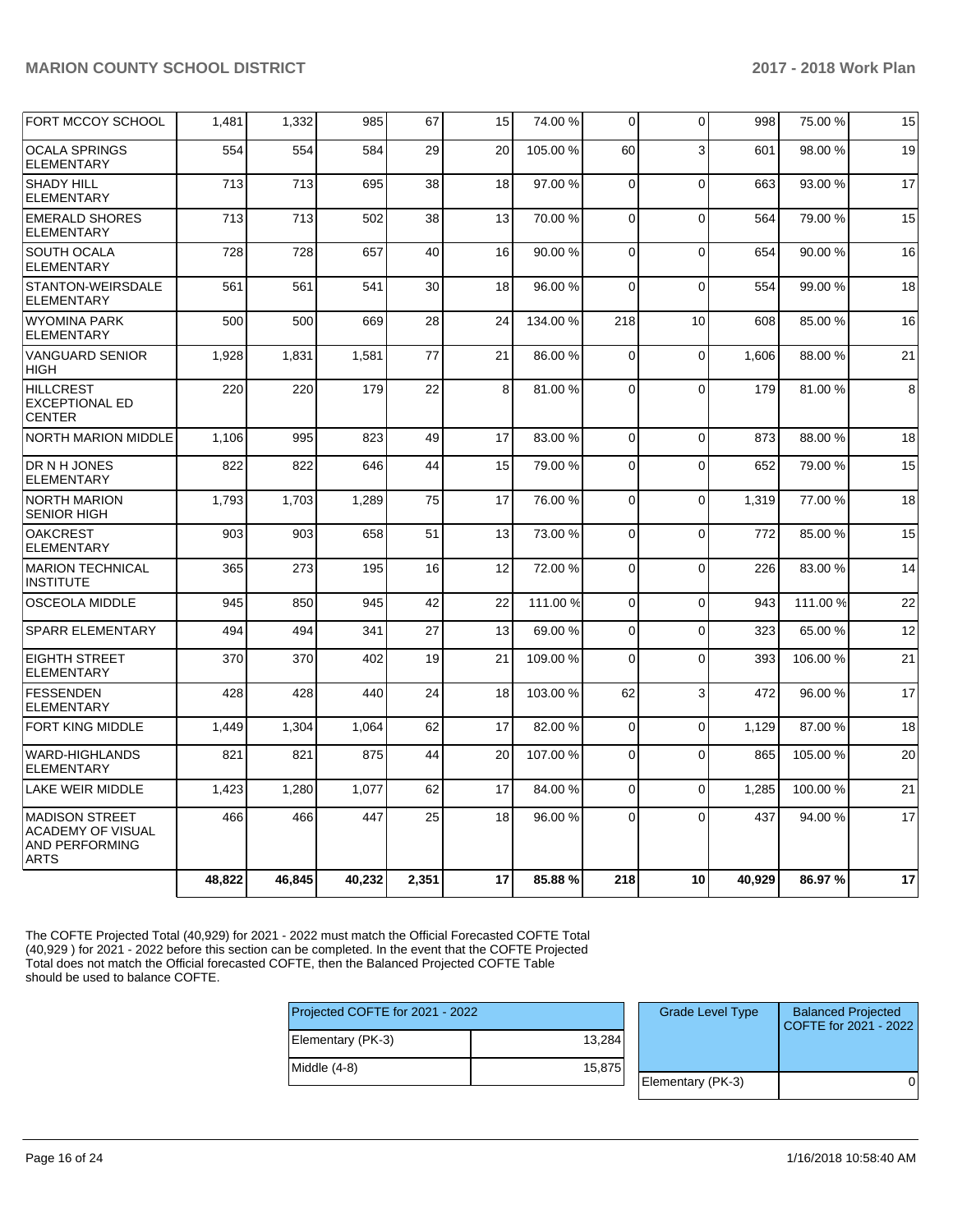**40,929**

| High (9-12) | 11,770 | $Middle (4-8)$ |  |  |
|-------------|--------|----------------|--|--|
|             | 40,929 | High (9-12)    |  |  |

### **Relocatable Replacement**

Number of relocatable classrooms clearly identified and scheduled for replacement in the school board adopted financially feasible 5-year district work program.

| Location                               | 2017 - 2018 | $2018 - 2019$ | 2019 - 2020 | $2020 - 2021$ | $2021 - 2022$ | Year 5 Total |
|----------------------------------------|-------------|---------------|-------------|---------------|---------------|--------------|
| <b>EIGHTH STREET ELEMENTARY</b>        |             |               |             |               |               |              |
| LAKE WEIR MIDDLE                       |             |               |             |               |               |              |
| HILLCREST EXCEPTIONAL ED CENTER        |             |               |             |               |               |              |
| <b>DUNNELLON SENIOR HIGH</b>           |             |               |             |               |               |              |
| <b>HARBOUR VIEW ELEMENTARY</b>         |             |               |             |               |               |              |
| <b>Total Relocatable Replacements:</b> |             |               |             |               |               |              |

## **Charter Schools Tracking**

Information regarding the use of charter schools.

| Location-Type                                      | # Relocatable<br>units or<br>permanent<br>classrooms | <b>Owner</b>     | Year Started or<br>Scheduled | Student<br><b>Stations</b> | <b>Students</b><br>Enrolled | Years in<br>Contract | <b>Total Charter</b><br><b>Students</b><br>projected for<br>$2021 - 2022$ |
|----------------------------------------------------|------------------------------------------------------|------------------|------------------------------|----------------------------|-----------------------------|----------------------|---------------------------------------------------------------------------|
| Marion Charter School                              |                                                      | 10 PRIVATE       | 2000                         | 200                        | 209                         | 17                   | 190                                                                       |
| Mcintosh Area School                               |                                                      | 4 LEASE PURCHASE | 2003                         | 116                        | 71.                         | 14 <sub>1</sub>      | 77 I                                                                      |
| Francis Marion Military Academy                    |                                                      | 6OTHER           | 2008                         | 140                        | 153 <sup>1</sup>            | 9                    | 122                                                                       |
| Francis Marion Charter DBA Ocali<br>Charter School |                                                      | 5 OTHER          | 2013                         | 110                        | 151 <sub>1</sub>            |                      | 149                                                                       |
|                                                    | 25                                                   |                  |                              | 566                        | 584                         |                      | 538                                                                       |

### **Special Purpose Classrooms Tracking**

The number of classrooms that will be used for certain special purposes in the current year, by facility and type of classroom, that the district will, 1), not use for educational purposes, and 2), the co-teaching classrooms that are not open plan classrooms and will be used for educational purposes.

| School                               | School Type | $\#$ of Elementary $\#$ of Middle 4-8<br><b>K-3 Classrooms</b>                                      | Classrooms | $\#$ of High 9-12<br><b>Classrooms</b> | # of $ESE$<br><b>Classrooms</b> | # of Combo<br><b>Classrooms</b> | Total<br><b>Classrooms</b> |
|--------------------------------------|-------------|-----------------------------------------------------------------------------------------------------|------------|----------------------------------------|---------------------------------|---------------------------------|----------------------------|
| <b>Total Educational Classrooms:</b> |             |                                                                                                     |            |                                        |                                 |                                 | 0                          |
| School                               | School Type | # of Elementary $\mid \#$ of Middle 4-8 $\mid \#$ of High 9-12<br><b>IK-3 Classrooms Classrooms</b> |            | <b>Classrooms</b>                      | # of $ESE$<br>Classrooms        | # of Combo<br><b>Classrooms</b> | Total<br>Classrooms        |

**Total Co-Teaching Classrooms: 0 0 0 0 0 0**

# **Infrastructure Tracking**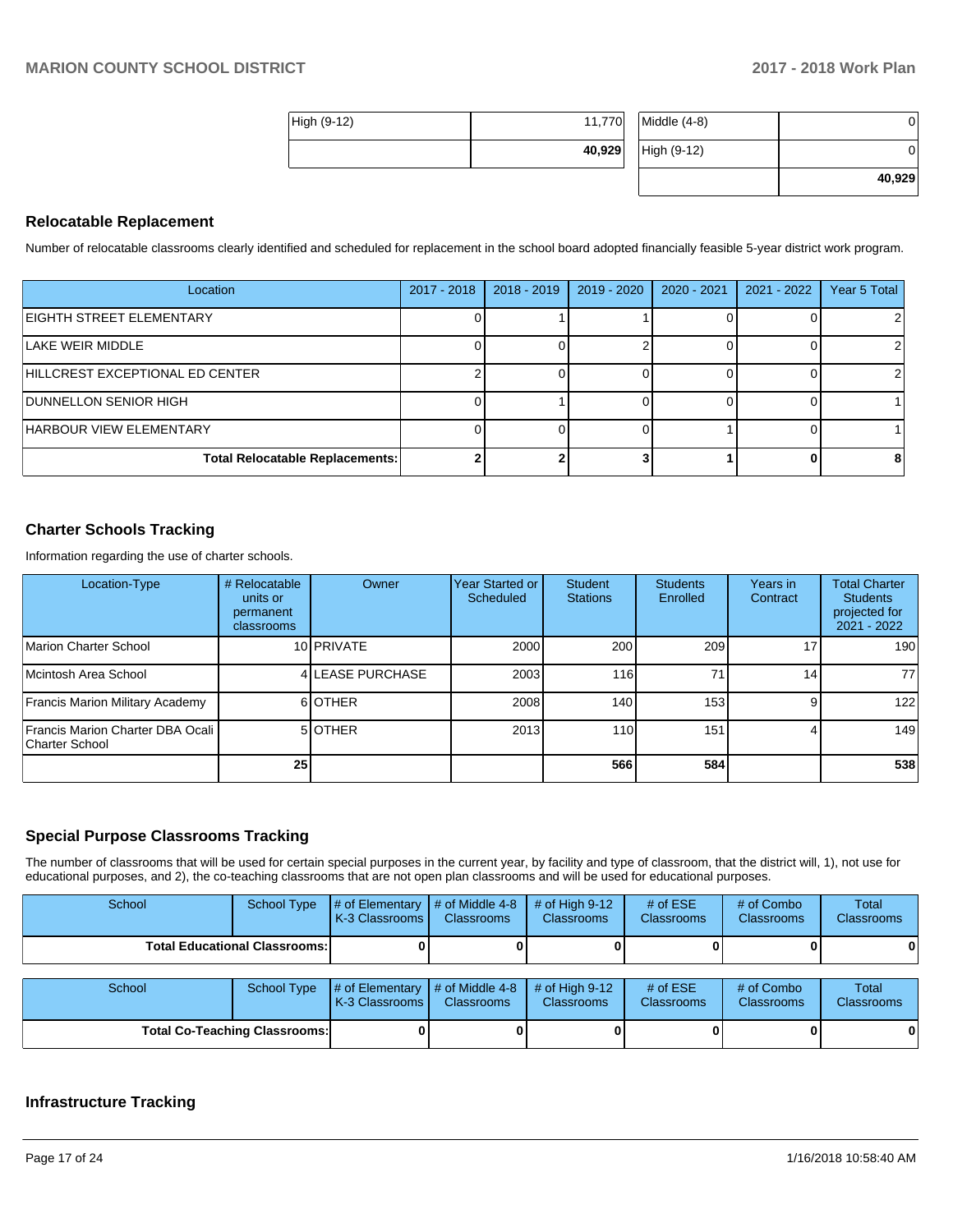**Necessary offsite infrastructure requirements resulting from expansions or new schools. This section should include infrastructure information related to capacity project schedules and other project schedules (Section 4).** 

Not applicable. All necessary offsite infrastructure has been constructed at this time or will be constructed onsite to account for any expansions of schools.

**Proposed location of planned facilities, whether those locations are consistent with the comprehensive plans of all affected local governments, and recommendations for infrastructure and other improvements to land adjacent to existing facilities. Provisions of 1013.33(12), (13) and (14) and 1013.36 must be addressed for new facilities planned within the 1st three years of the plan (Section 5).** 

Not applicable. There are no new planned facilities at this time.

**Consistent with Comp Plan?** Yes

#### **Net New Classrooms**

The number of classrooms, by grade level and type of construction, that were added during the last fiscal year.

| List the net new classrooms added in the 2016 - 2017 fiscal year.                                                                                       |                              |                                   |                                | List the net new classrooms to be added in the 2017 - 2018 fiscal<br>year. |                              |                          |                                |                      |
|---------------------------------------------------------------------------------------------------------------------------------------------------------|------------------------------|-----------------------------------|--------------------------------|----------------------------------------------------------------------------|------------------------------|--------------------------|--------------------------------|----------------------|
| "Classrooms" is defined as capacity carrying classrooms that are added to increase<br>capacity to enable the district to meet the Class Size Amendment. |                              |                                   |                                | Totals for fiscal year 2017 - 2018 should match totals in Section 15A.     |                              |                          |                                |                      |
| Location                                                                                                                                                | $2016 - 2017$ #<br>Permanent | $2016 - 2017$ #<br><b>Modular</b> | $2016 - 2017$ #<br>Relocatable | $2016 - 2017$<br>Total                                                     | $2017 - 2018$ #<br>Permanent | 2017 - 2018 #<br>Modular | $2017 - 2018$ #<br>Relocatable | 2017 - 2018<br>Total |
| Elementary (PK-3)                                                                                                                                       |                              |                                   |                                |                                                                            | 15                           |                          |                                | 15                   |
| Middle (4-8)                                                                                                                                            |                              |                                   |                                |                                                                            |                              |                          |                                |                      |
| High (9-12)                                                                                                                                             |                              |                                   |                                |                                                                            |                              |                          |                                | ΩI                   |
|                                                                                                                                                         |                              |                                   |                                |                                                                            | 22                           |                          |                                | 22                   |

### **Relocatable Student Stations**

Number of students that will be educated in relocatable units, by school, in the current year, and the projected number of students for each of the years in the workplan.

| <b>Site</b>                   | $2017 - 2018$ | $2018 - 2019$ | 2019 - 2020 | 2020 - 2021 | $2021 - 2022$ | 5 Year Average |
|-------------------------------|---------------|---------------|-------------|-------------|---------------|----------------|
| HOWARD MIDDLE                 | 110           | 60            | 0           |             |               | 34             |
| ANTHONY ELEMENTARY            | 62            | 40            | 18          | $\Omega$    |               | 24             |
| <b>BELLEVIEW ELEMENTARY</b>   | 126           | 126           | 126         | 126         | 126           | 126            |
| BELLEVIEW-SANTOS ELEMENTARY   |               |               | 0           | $\Omega$    |               | $\Omega$       |
| REDDICK-COLLIER ELEMENTARY    |               |               | U           | $\Omega$    |               | $\Omega$       |
| <b>DUNNELLON MIDDLE</b>       |               |               | 0           | $\Omega$    |               | $\Omega$       |
| <b>EAST MARION ELEMENTARY</b> | 18            | 18            | 18          | 18          | 18            | 18             |
| EIGHTH STREET ELEMENTARY      | 22            | 22            | 22          | 22          | 22            | 22             |
| <b>FESSENDEN ELEMENTARY</b>   |               | 22            | 44          | 62          | 62            | 38             |
| FORT KING MIDDLE              | 213           | 213           | 213         | 213         | 213           | 213            |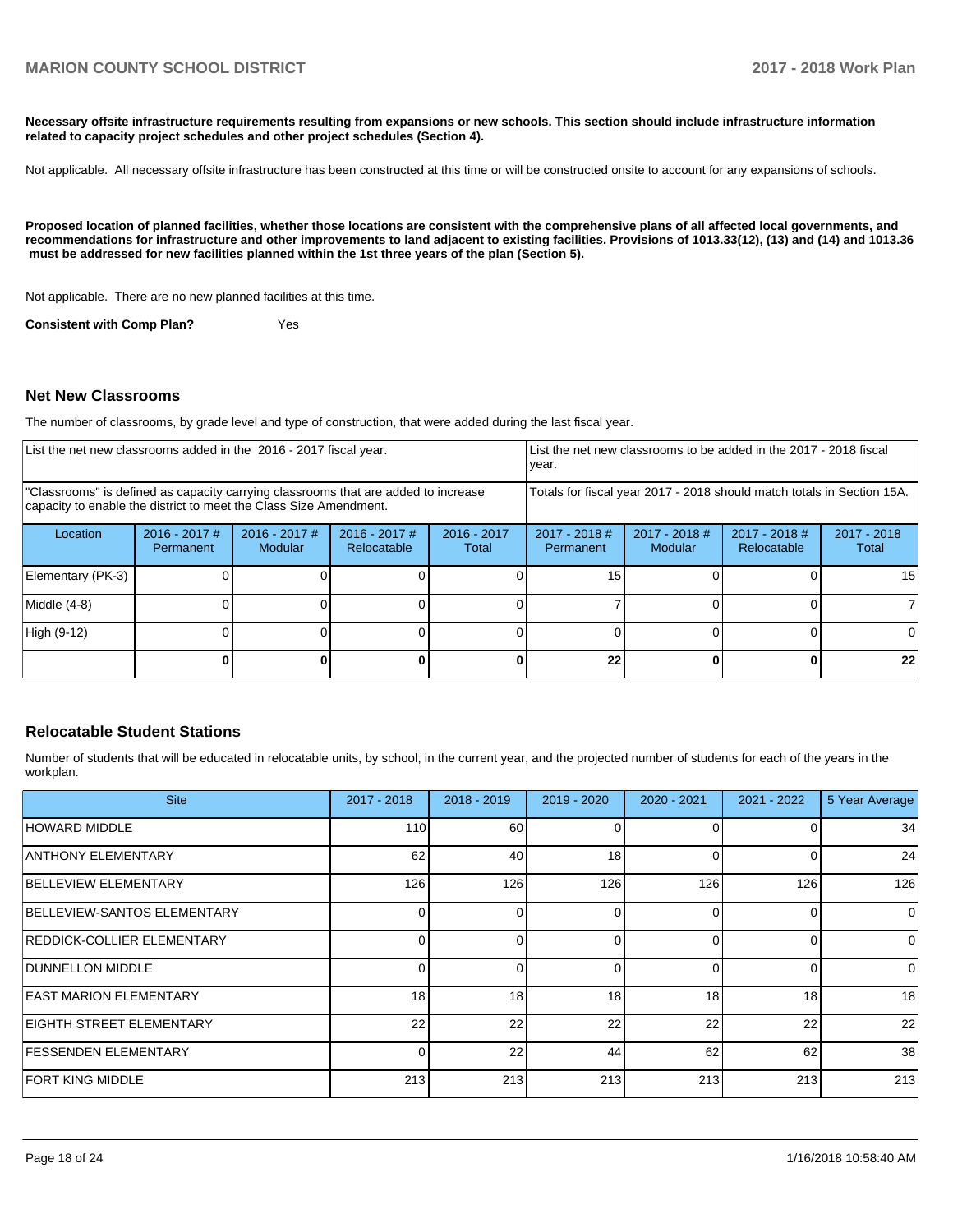| WARD-HIGHLANDS ELEMENTARY                                      | $\overline{0}$ | 0           | 0        | $\overline{0}$ | 0           | $\overline{0}$ |
|----------------------------------------------------------------|----------------|-------------|----------|----------------|-------------|----------------|
| MAPLEWOOD ELEMENTARY                                           | 58             | 58          | 58       | 58             | 58          | 58             |
| <b>ROMEO ELEMENTARY</b>                                        | $\overline{0}$ | 0           | $\Omega$ | $\Omega$       | 0           | 0              |
| <b>BELLEVIEW MIDDLE</b>                                        | $\Omega$       | $\Omega$    | $\Omega$ | $\Omega$       | $\Omega$    | $\mathbf 0$    |
| DUNNELLON ELEMENTARY                                           | 72             | 72          | 72       | 72             | $\Omega$    | 58             |
| COLLEGE PARK ELEMENTARY                                        | $\overline{0}$ | 0           | 0        | $\Omega$       | $\Omega$    | $\overline{0}$ |
| MARION TECHNICAL COLLEGE                                       | $\overline{0}$ | $\Omega$    | $\Omega$ | $\Omega$       | $\Omega$    | $\mathbf 0$    |
| <b>BELLEVIEW SENIOR HIGH</b>                                   | $\Omega$       | $\Omega$    | $\Omega$ | $\Omega$       | $\Omega$    | $\mathbf 0$    |
| <b>GREENWAY ELEMENTARY</b>                                     | 36             | 36          | 36       | $\Omega$       | $\Omega$    | 22             |
| SADDLEWOOD ELEMENTARY                                          | 109            | 109         | 109      | 109            | 109         | 109            |
| <b>WEST PORT SENIOR HIGH</b>                                   | $\overline{0}$ | $\mathbf 0$ | $\Omega$ | $\Omega$       | 0           | $\mathbf 0$    |
| FOREST HIGH SCHOOL (NEW)                                       | $\mathbf 0$    | 0           | $\Omega$ | $\Omega$       | $\Omega$    | $\overline{0}$ |
| HAMMETT BOWEN JR. ELEMENTARY                                   | 22             | $\Omega$    | $\Omega$ | $\Omega$       | $\Omega$    | 4              |
| <b>LAKE WEIR MIDDLE</b>                                        | 22             | 22          | 22       | 22             | 22          | 22             |
| MADISON STREET ACADEMY OF VISUAL AND<br><b>PERFORMING ARTS</b> | $\Omega$       | $\Omega$    | $\Omega$ | $\Omega$       | $\Omega$    | $\mathbf 0$    |
| <b>DR N H JONES ELEMENTARY</b>                                 | $\overline{0}$ | $\mathbf 0$ | 0        | $\Omega$       | $\mathbf 0$ | $\overline{0}$ |
| NORTH MARION SENIOR HIGH                                       | $\Omega$       | $\Omega$    | $\Omega$ | $\Omega$       | $\Omega$    | $\overline{0}$ |
| <b>OAKCREST ELEMENTARY</b>                                     | 170            | 170         | 170      | 112            | 112         | 147            |
| MARION TECHNICAL INSTITUTE                                     | 0              | 0           | $\Omega$ | $\Omega$       | 0           | $\overline{0}$ |
| <b>OSCEOLA MIDDLE</b>                                          | $\mathbf 0$    | $\Omega$    | $\Omega$ | $\Omega$       | $\Omega$    | $\overline{0}$ |
| <b>SPARR ELEMENTARY</b>                                        | 36             | 36          | 36       | 18             | 0           | 25             |
| SOUTH OCALA ELEMENTARY                                         | 0              | 0           | 0        | $\Omega$       | 0           | $\overline{0}$ |
| STANTON-WEIRSDALE ELEMENTARY                                   | $\mathbf 0$    | $\mathbf 0$ | $\Omega$ | $\Omega$       | $\Omega$    | $\overline{0}$ |
| WYOMINA PARK ELEMENTARY                                        | 66             | 66          | 44       | 22             | 22          | 44             |
| VANGUARD SENIOR HIGH                                           | 0              | 0           | 0        | $\Omega$       | 0           | $\overline{0}$ |
| HILLCREST EXCEPTIONAL ED CENTER                                | $\overline{0}$ | $\mathbf 0$ | 0        | $\overline{0}$ | 0           | $\overline{0}$ |
| NORTH MARION MIDDLE                                            | $\overline{0}$ | $\mathbf 0$ | 0        | $\overline{0}$ | 0           | 0              |
| <b>LAKE WEIR SENIOR HIGH</b>                                   | 0              | $\mathbf 0$ | 0        | $\Omega$       | $\Omega$    | $\overline{0}$ |
| <b>DUNNELLON SENIOR HIGH</b>                                   | 75             | 75          | 75       | 75             | 75          | 75             |
| FORT MCCOY SCHOOL                                              | $\overline{0}$ | 0           | $\Omega$ | $\Omega$       | $\Omega$    | $\overline{0}$ |
| <b>OCALA SPRINGS ELEMENTARY</b>                                | $\overline{0}$ | $\mathbf 0$ | 60       | 60             | 60          | 36             |
| <b>SHADY HILL ELEMENTARY</b>                                   | 0              | $\mathbf 0$ | 0        | 0              | 0           | 0              |
| <b>EMERALD SHORES ELEMENTARY</b>                               | $\overline{0}$ | $\mathbf 0$ | 0        | $\overline{0}$ | 0           | 0              |
| <b>SUNRISE ELEMENTARY</b>                                      | 94             | 94          | 50       | 35             | 35          | 62             |
| EVERGREEN ELEMENTARY                                           | $\overline{0}$ | 0           | 0        | $\overline{0}$ | 0           | 0              |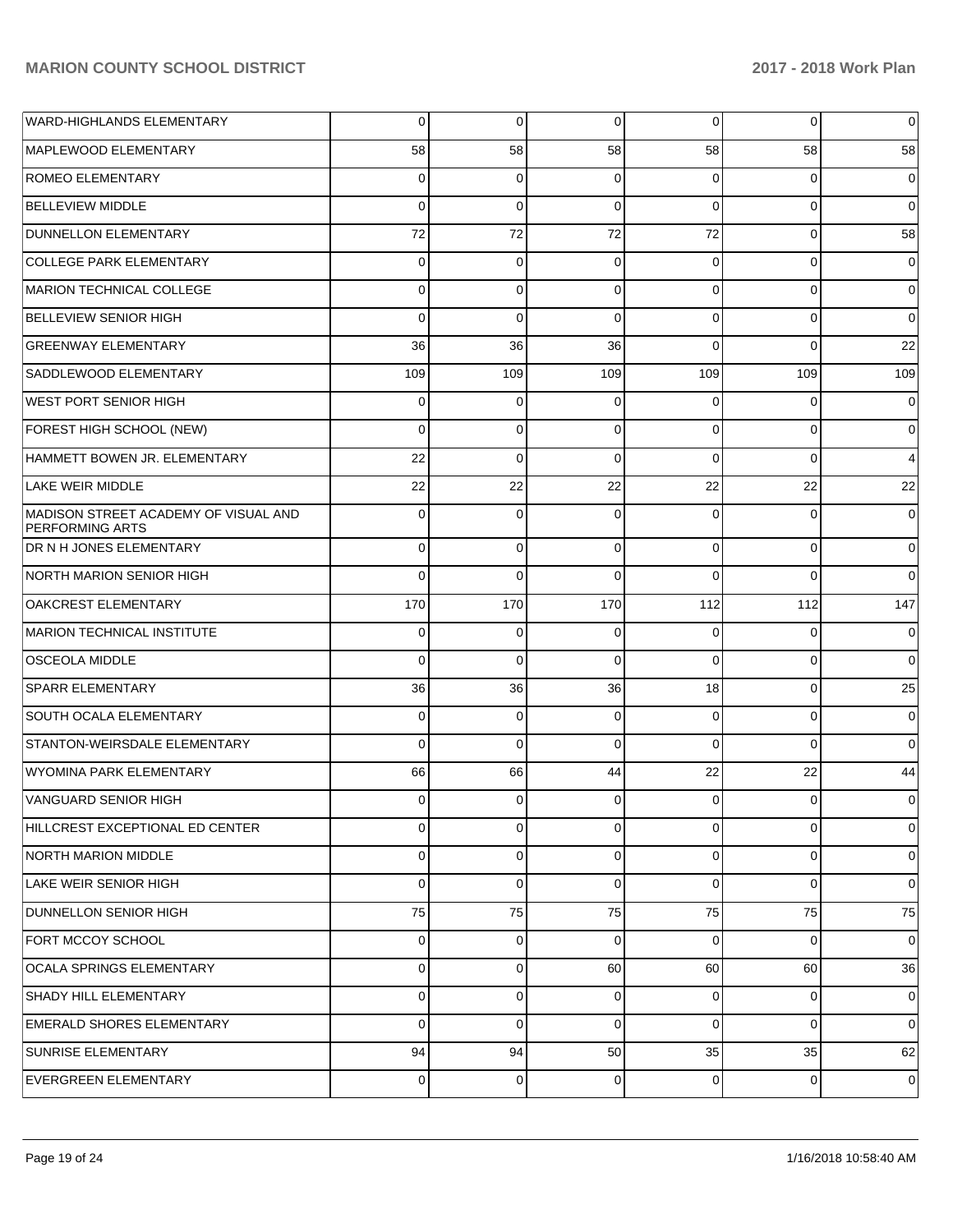| <b>HARBOUR VIEW ELEMENTARY</b>                    | 35     | 35     | 35 <sub>1</sub> | 35     | 35     | 35 <sub>1</sub> |
|---------------------------------------------------|--------|--------|-----------------|--------|--------|-----------------|
| HORIZON ACADEMY AT MARION OAKS                    |        |        |                 |        |        | 0               |
| <b>LIBERTY MIDDLE</b>                             |        |        |                 |        |        | 0               |
| <b>IMARION OAKS ELEMENTARY SCHOOL</b>             |        |        |                 |        |        | 0               |
| LEGACY ELEMENTARY SCHOOL                          |        |        |                 |        |        | 0               |
| Totals for MARION COUNTY SCHOOL DISTRICT          |        |        |                 |        |        |                 |
| Total students in relocatables by year.           | 1,346  | 1,274  | 1,208           | 1,059  | 969    | 1,171           |
| Total number of COFTE students projected by year. | 40,222 | 40,287 | 40,359          | 40,632 | 40,929 | 40,486          |
| Percent in relocatables by year.                  | 3%     | 3%     | 3%              | 3%     | 2%     | 3%              |

## **Leased Facilities Tracking**

Exising leased facilities and plans for the acquisition of leased facilities, including the number of classrooms and student stations, as reported in the educational plant survey, that are planned in that location at the end of the five year workplan.

| Location                                                       | # of Leased<br>Classrooms 2017 -<br>2018 | <b>FISH Student</b><br><b>Stations</b> | Owner | # of Leased<br>Classrooms 2021 -<br>2022 | <b>FISH Student</b><br><b>Stations</b> |
|----------------------------------------------------------------|------------------------------------------|----------------------------------------|-------|------------------------------------------|----------------------------------------|
| <b>EVERGREEN ELEMENTARY</b>                                    | $\Omega$                                 |                                        |       | ∩                                        | $\Omega$                               |
| <b>HOWARD MIDDLE</b>                                           | $\Omega$                                 |                                        |       | 0                                        | $\overline{0}$                         |
| <b>ANTHONY ELEMENTARY</b>                                      | $\Omega$                                 |                                        |       | O                                        | $\Omega$                               |
| <b>BELLEVIEW ELEMENTARY</b>                                    | $\Omega$                                 |                                        |       | U                                        | 0                                      |
| BELLEVIEW-SANTOS ELEMENTARY                                    | $\Omega$                                 |                                        |       | $\Omega$                                 | $\overline{0}$                         |
| REDDICK-COLLIER ELEMENTARY                                     | $\mathbf 0$                              | ſ                                      |       | $\Omega$                                 | $\overline{0}$                         |
| <b>DUNNELLON MIDDLE</b>                                        | $\Omega$                                 |                                        |       | $\Omega$                                 | 0                                      |
| <b>EAST MARION ELEMENTARY</b>                                  | $\Omega$                                 |                                        |       | O                                        | 0                                      |
| EIGHTH STREET ELEMENTARY                                       | $\mathbf 0$                              | ∩                                      |       | $\Omega$                                 | $\overline{0}$                         |
| <b>FESSENDEN ELEMENTARY</b>                                    | $\Omega$                                 |                                        |       | 0                                        | $\overline{0}$                         |
| <b>FORT KING MIDDLE</b>                                        | $\Omega$                                 |                                        |       | U                                        | $\overline{0}$                         |
| WARD-HIGHLANDS ELEMENTARY                                      | $\Omega$                                 | $\Omega$                               |       | $\Omega$                                 | $\Omega$                               |
| LAKE WEIR MIDDLE                                               | $\Omega$                                 | ∩                                      |       | $\Omega$                                 | $\overline{0}$                         |
| MADISON STREET ACADEMY OF VISUAL AND<br><b>PERFORMING ARTS</b> | $\Omega$                                 |                                        |       | $\Omega$                                 | $\overline{0}$                         |
| DR N H JONES ELEMENTARY                                        | $\Omega$                                 |                                        |       | $\Omega$                                 | 0                                      |
| NORTH MARION SENIOR HIGH                                       | $\Omega$                                 |                                        |       | $\Omega$                                 | $\Omega$                               |
| <b>OAKCREST ELEMENTARY</b>                                     | $\Omega$                                 |                                        |       | $\Omega$                                 | $\Omega$                               |
| MARION TECHNICAL INSTITUTE                                     | $\Omega$                                 |                                        |       | $\Omega$                                 | 0                                      |
| <b>OSCEOLA MIDDLE</b>                                          | $\Omega$                                 |                                        |       | ∩                                        | $\Omega$                               |
| <b>SPARR ELEMENTARY</b>                                        | 0                                        |                                        |       |                                          | 0                                      |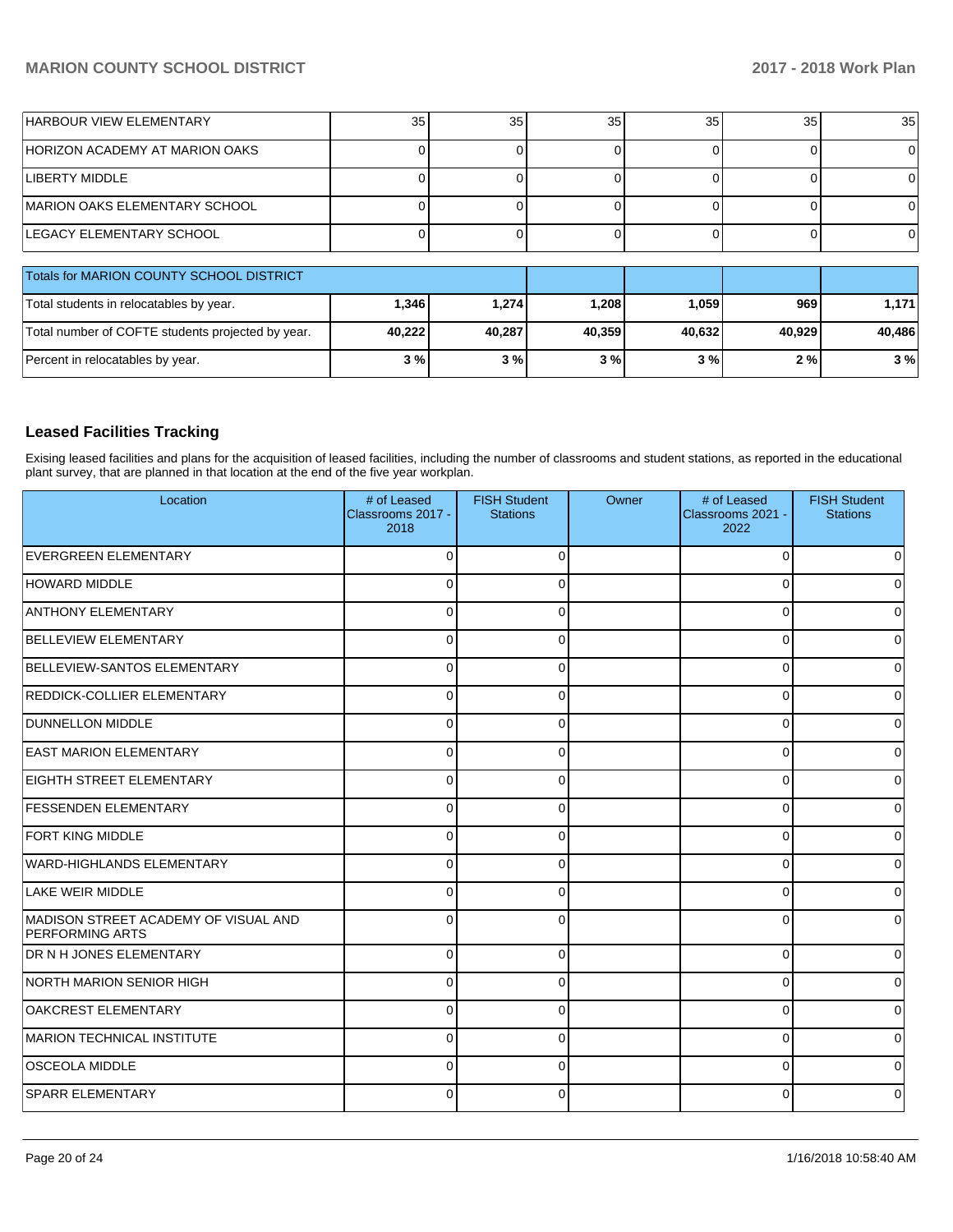| <b>SOUTH OCALA ELEMENTARY</b>         |             | 0        | $\overline{0}$ | 0           |
|---------------------------------------|-------------|----------|----------------|-------------|
| STANTON-WEIRSDALE ELEMENTARY          |             | 0        | 0              | 0           |
| WYOMINA PARK ELEMENTARY               | 0           | 0        | 0              | 0           |
| VANGUARD SENIOR HIGH                  | 0           | 0        | 0              | 0           |
| HILLCREST EXCEPTIONAL ED CENTER       | 0           | 0        | 0              | 0           |
| NORTH MARION MIDDLE                   | 0           | 0        | 0              | 0           |
| LAKE WEIR SENIOR HIGH                 | 0           | 0        | 0              | 0           |
| <b>DUNNELLON SENIOR HIGH</b>          | 0           | 0        | 0              | 0           |
| FORT MCCOY SCHOOL                     | 0           | 0        | 0              | 0           |
| OCALA SPRINGS ELEMENTARY              | 0           | 0        | 0              | 0           |
| SHADY HILL ELEMENTARY                 | 0           | 0        | 0              | 0           |
| <b>EMERALD SHORES ELEMENTARY</b>      | 0           | 0        | 0              | 0           |
| HARBOUR VIEW ELEMENTARY               | $\Omega$    | 0        | $\mathbf 0$    | 0           |
| MAPLEWOOD ELEMENTARY                  | 0           | 0        | 0              | 0           |
| <b>ROMEO ELEMENTARY</b>               | 0           | 0        | 0              | 0           |
| <b>BELLEVIEW MIDDLE</b>               | 0           | 0        | 0              | 0           |
| DUNNELLON ELEMENTARY                  | 0           | 0        | 0              | 0           |
| COLLEGE PARK ELEMENTARY               | $\Omega$    | 0        | 0              | 0           |
| MARION TECHNICAL COLLEGE              | $\Omega$    | 0        | $\mathbf 0$    | 0           |
| <b>BELLEVIEW SENIOR HIGH</b>          | 0           | 0        | 0              | 0           |
| SADDLEWOOD ELEMENTARY                 | 0           | 0        | 0              | 0           |
| <b>WEST PORT SENIOR HIGH</b>          | 0           | 0        | 0              | 0           |
| FOREST HIGH SCHOOL (NEW)              | 0           | 0        | 0              | 0           |
| HAMMETT BOWEN JR. ELEMENTARY          | $\Omega$    | 0        | 0              | 0           |
| <b>HORIZON ACADEMY AT MARION OAKS</b> |             |          | 0              |             |
| <b>LIBERTY MIDDLE</b>                 | 0           | 0        | $\overline{0}$ | $\mathbf 0$ |
| MARION OAKS ELEMENTARY SCHOOL         | 0           | $\Omega$ | 0              | 0           |
| <b>GREENWAY ELEMENTARY</b>            | $\mathbf 0$ | 0        | $\mathbf 0$    | 0           |
| SUNRISE ELEMENTARY                    | 0           | $\Omega$ | $\mathbf 0$    | 0           |
| LEGACY ELEMENTARY SCHOOL              | $\mathbf 0$ | $\Omega$ | $\overline{0}$ | 0           |
|                                       | 0           | 0        | $\bf{0}$       | 0           |

# **Failed Standard Relocatable Tracking**

Relocatable units currently reported by school, from FISH, and the number of relocatable units identified as 'Failed Standards'.

Nothing reported for this section.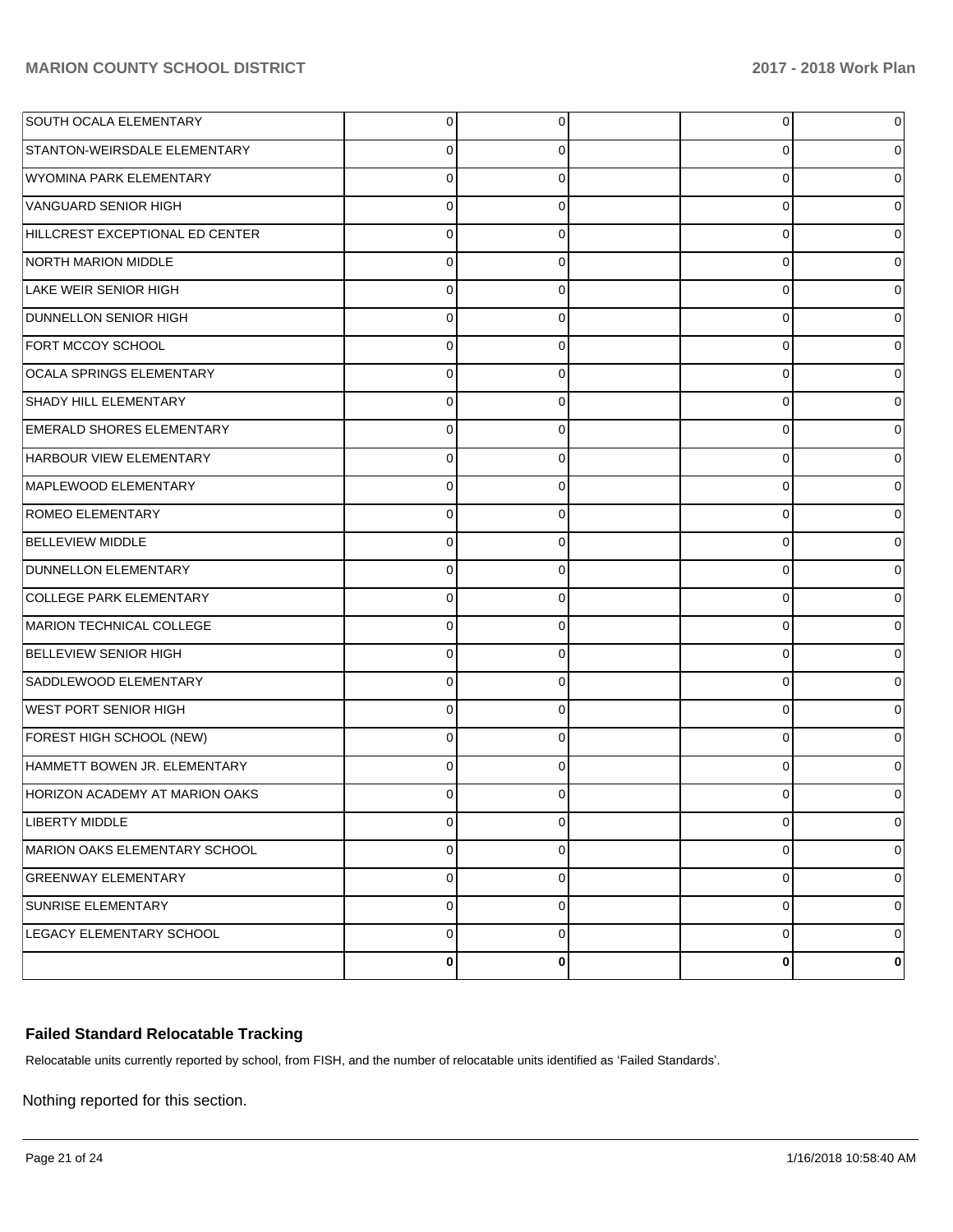# **Planning**

### **Class Size Reduction Planning**

**Plans approved by the school board that reduce the need for permanent student stations such as acceptable school capacity levels, redistricting, busing, year-round schools, charter schools, magnet schools, public-private partnerships, multitrack scheduling, grade level organization, block scheduling, or other alternatives.**

The available space within the District, in conjunction with planned capital outlay projects and projected capital outlay FTE, do not indicate the need for alternative scheduling or organization during this work period. The District currently employs block scheduling at some high schools and will re-district several schools at all levels in order to reduce a need for additional permanent student stations. With regard to portables, the District is planning to dispose of portables not meeting classroom standards and therefore will not have a need to erect additional permanent covered walkways to the District's various portables.

### **School Closure Planning**

**Plans for the closure of any school, including plans for disposition of the facility or usage of facility space, and anticipated revenues.** 

At this time, there are no plans to close any schools although the School Board will continue discussions on the subject.

No existing property pertaining to a school with capacity is expected to be disposed of.

# **Long Range Planning**

#### **Ten-Year Maintenance**

District projects and locations regarding the projected need for major renovation, repair, and maintenance projects within the district in years 6-10 beyond the projects plans detailed in the five years covered by the work plan.

Nothing reported for this section.

### **Ten-Year Capacity**

Schedule of capital outlay projects projected to ensure the availability of satisfactory student stations for the projected student enrollment in K-12 programs for the future 5 years beyond the 5-year district facilities work program.

Nothing reported for this section.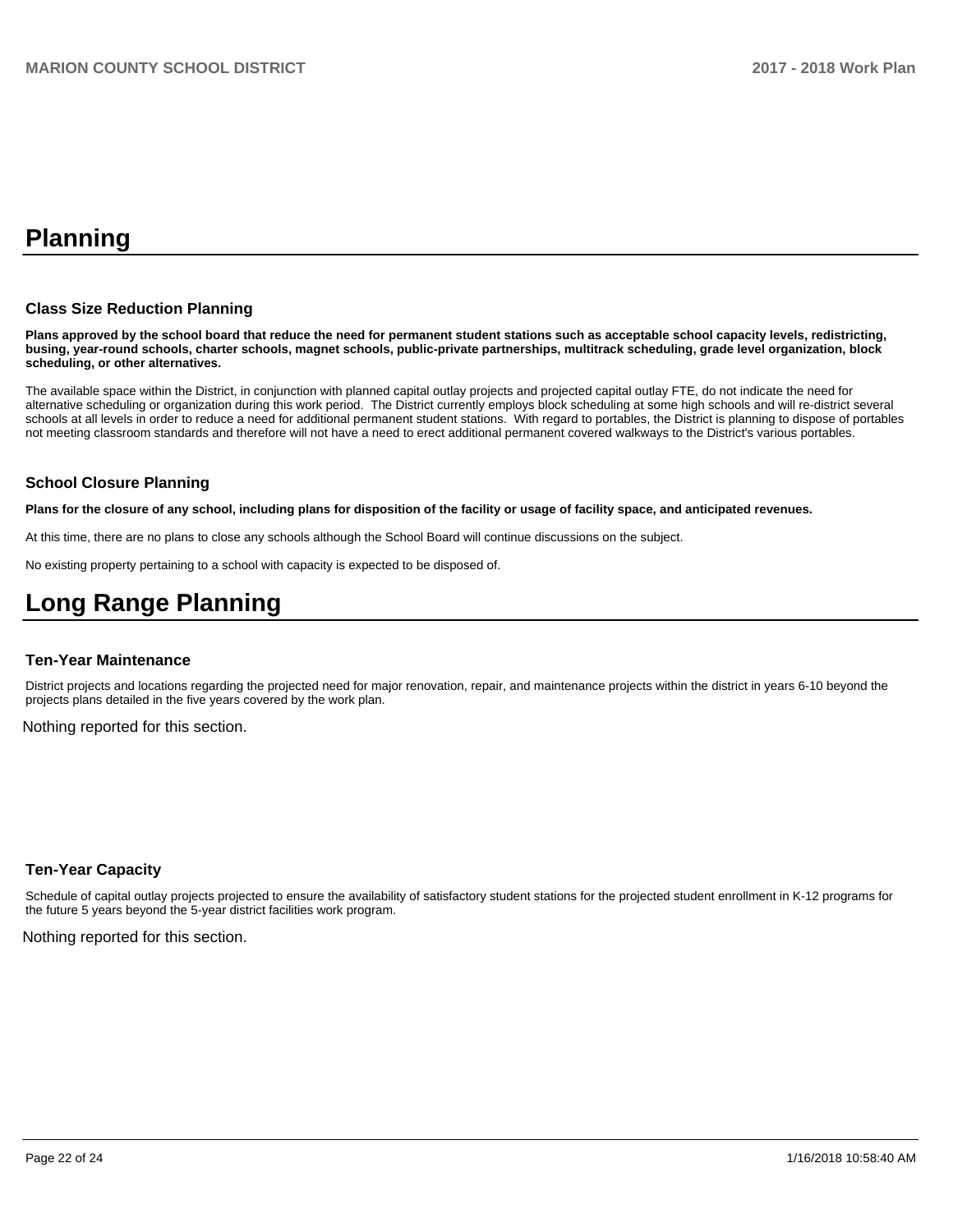### **Ten-Year Planned Utilization**

Schedule of planned capital outlay projects identifying the standard grade groupings, capacities, and planned utilization rates of future educational facilities of the district for both permanent and relocatable facilities.

| <b>Grade Level Projections</b>  | <b>FISH</b><br><b>Student</b><br><b>Stations</b> | <b>Actual 2016 -</b><br><b>2017 FISH</b><br>Capacity | Actual<br>$2016 -$<br>2017<br><b>COFTE</b> | Actual 2016 - 2017<br><b>Utilization</b> | Actual 2017 - 2018 / 2026 - 2027 new<br>Student Capacity to be added/removed | Projected 2026<br><b>2027 COFTE</b> | Projected 2026 -<br>2027 Utilization |
|---------------------------------|--------------------------------------------------|------------------------------------------------------|--------------------------------------------|------------------------------------------|------------------------------------------------------------------------------|-------------------------------------|--------------------------------------|
| Elementary - District<br>Totals | 21.241                                           | 21,241                                               | 18,793.66                                  | 88.48%                                   | $-862$                                                                       | 20.466                              | 100.43 %                             |
| Middle - District Totals        | 13.048                                           | 11,739                                               | 9.715.24                                   | 82.76 %                                  | $-191$                                                                       | 9.472                               | 82.02 %                              |
| High - District Totals          | 13.974                                           | 13,137                                               | 11,526.25                                  | 87.74 %                                  | $-75$                                                                        | 11.713                              | 89.67%                               |
| Other - ESE. etc                | 559                                              | 728                                                  | 196.52                                     | 27.06 %                                  |                                                                              | 193                                 | 26.51 %                              |
|                                 | 48,822                                           | 46,845                                               | 40.231.67                                  | 85.88 %                                  | $-1,128$                                                                     | 41,844                              | 91.53%                               |

**Combination schools are included with the middle schools for student stations, capacity, COFTE and utilization purposes because these facilities all have a 90% utilization factor. Use this space to explain or define the grade groupings for combination schools.** 

No comments to report.

### **Ten-Year Infrastructure Planning**

**Proposed Location of Planned New, Remodeled, or New Additions to Facilities in 06 thru 10 out years (Section 28).**

Nothing to report.

Plans for closure of any school, including plans for disposition of the facility or usage of facility space, and anticipated revenues in the 06 thru 10 out **years (Section 29).**

Nothing to report.

### **Twenty-Year Maintenance**

District projects and locations regarding the projected need for major renovation, repair, and maintenance projects within the district in years 11-20 beyond the projects plans detailed in the five years covered by the work plan.

Nothing reported for this section.

### **Twenty-Year Capacity**

Schedule of capital outlay projects projected to ensure the availability of satisfactory student stations for the projected student enrollment in K-12 programs for the future 11-20 years beyond the 5-year district facilities work program.

Nothing reported for this section.